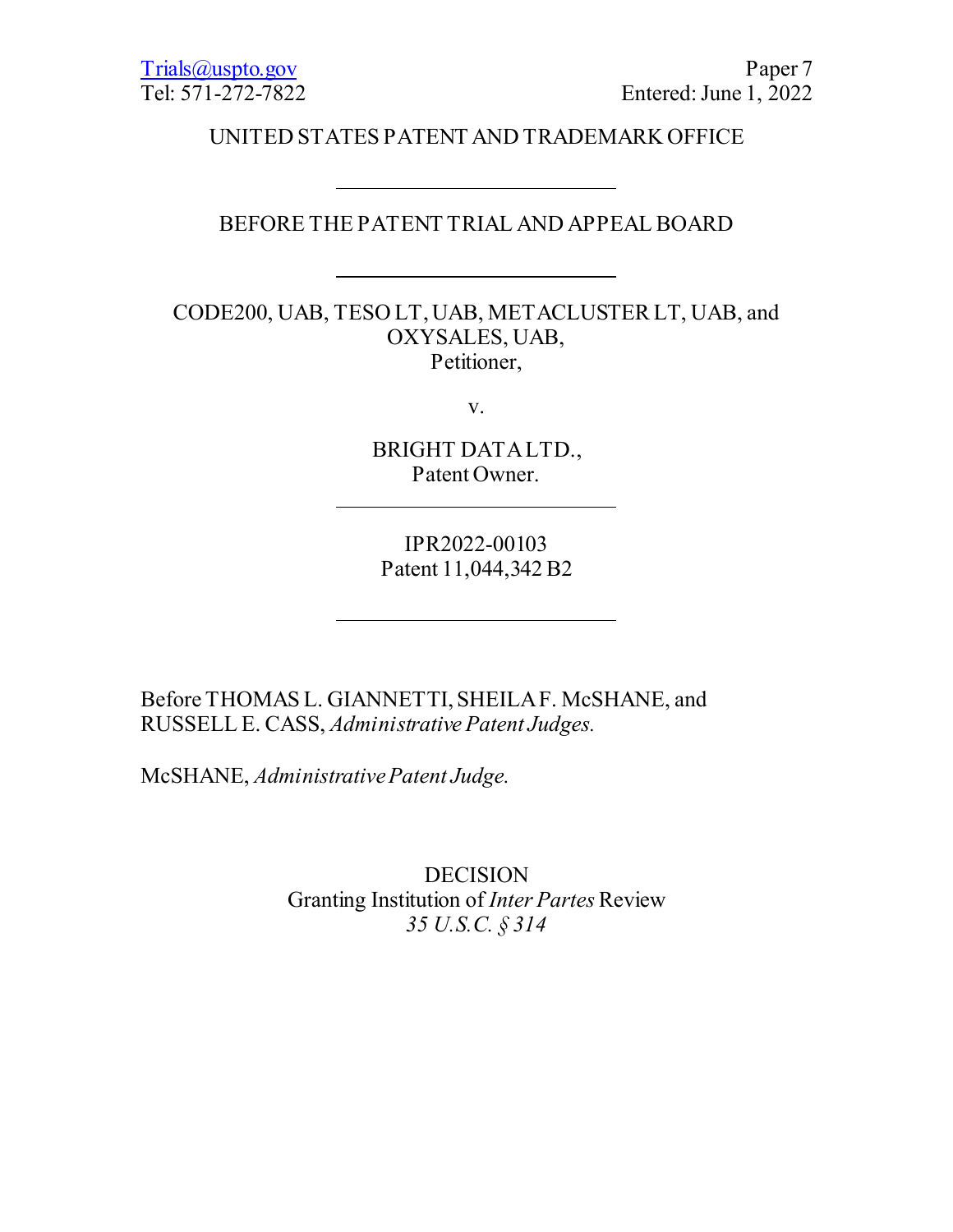# I. INTRODUCTION

Code200, UAB; Teso LT, UAB; Metacluster LT, UAB; and Oxysales, UAB (collectively, "Petitioner")<sup>[1](#page-1-0)</sup> filed a Petition (Paper 1, "Pet.") requesting *inter partes* review of claims 1, 2, 6–11, 13, 15, 16, and 18–23 (the "challenged claims") of U.S. Patent No. 11,044,342 B2 (Ex. 1001, "the '342 patent"). Patent Owner, Bright Data Ltd., filed a Preliminary Response (Paper 6, "Prelim. Resp.").

The Board has authority to determine whether to institute an *inter partes*review. *See* 35 U.S.C. § 314; 37 C.F.R. § 42.4(a). Under 35 U.S.C. § 314(a), we may not authorize an *inter partes*review unless the information in the petition and the preliminary response "shows that there is a reasonable likelihood that the petitioner would prevail with respect to at least 1 of the claims challenged in the petition."

For the reasons stated below, we determine that Petitioner has established a reasonable likelihood that it would prevail with respect to at least one claim. We therefore institute *inter partes*review as to all of the challenged claims of the '342 patent and all of the asserted grounds of unpatentability in the Petition.

#### II. BACKGROUND

# *A. Related Matters*

 $\overline{a}$ 

The parties identify several court proceedings that involve patents related to the '342 patent. Pet. 5–6; Paper 4, 2. In particular, the parties identify *Luminati Networks Ltd. v. Teso LT, UAB, et al.*, No. 2:19-cv-395

<span id="page-1-0"></span><sup>&</sup>lt;sup>1</sup> Petitioner identifies coretech lt, UAB as another real party-in-interest. Pet.  $4 - 5$ .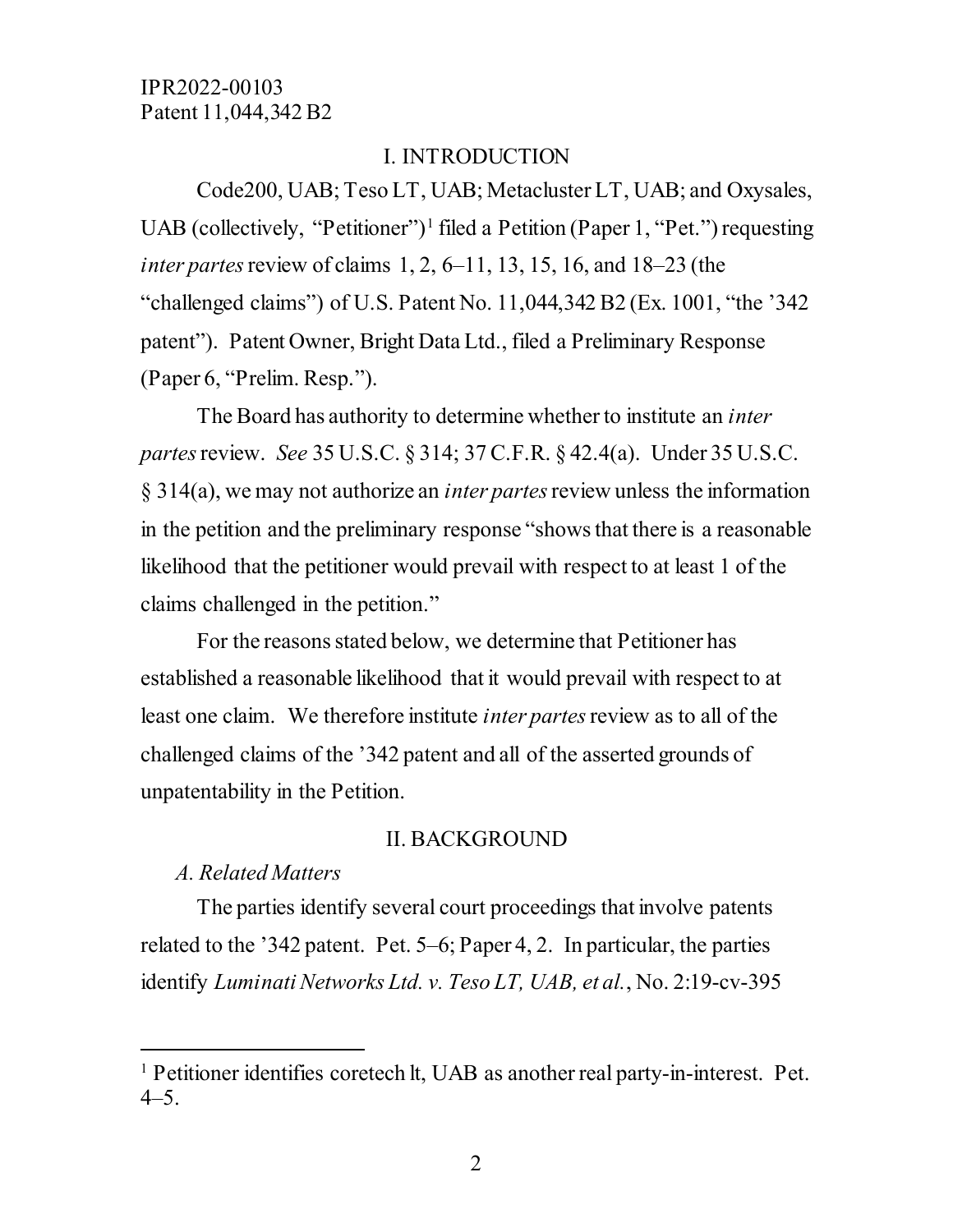(E.D. Tex.)("the Teso district court litigation"). The parties do not, however, identify any district court cases that involve the '342 patent. *Id*.

The parties also identify several *inter partes*reviews for patents related to the '342 patent, but similarly, none of these cases challenged claims of the '342 patent. Pet. 6–7; Paper 4, 1. In addition, Patent Owner identifies *ex parte* reexaminations ordered for related patents, Control No. 90/014,875 and Control No. 90/014,876. Paper 4, 1.

#### *B. The '342 Patent*

The '342 patent is titled "System Providing Faster And More Efficient Data Communication" and issued on June 22, 2021, from an application filed on October 13, 2019. Ex. 1001, codes (22), (45), (54). The patent is subject to a terminal disclaimer. *Id*. at code (\*). The application for the '342 patent claims priority to several applications, including U.S. Provisional Application No. 61/249,624, filed October 8, 2009. *Id*. at code (60).

The '342 patent is directed to addressing the "need for a new method of data transfer that is fast for the consumer, cheap for the content distributor and does not require infrastructure investment for ISPs." Ex. 1001, 1:54–56. The '342 patent states that other "attempts at making the Internet faster for the consumer and cheaper for the broadcaster," such as proxy servers and peer-to-peer file sharing, have various shortcomings. *Id.* at 1:58–3:3. The '342 patent provides a system and method "for faster and more efficient data communication within a communication network," such as in the network illustrated in Figure 3, reproduced below. *Id.* at 3:13–16, 4:3–5.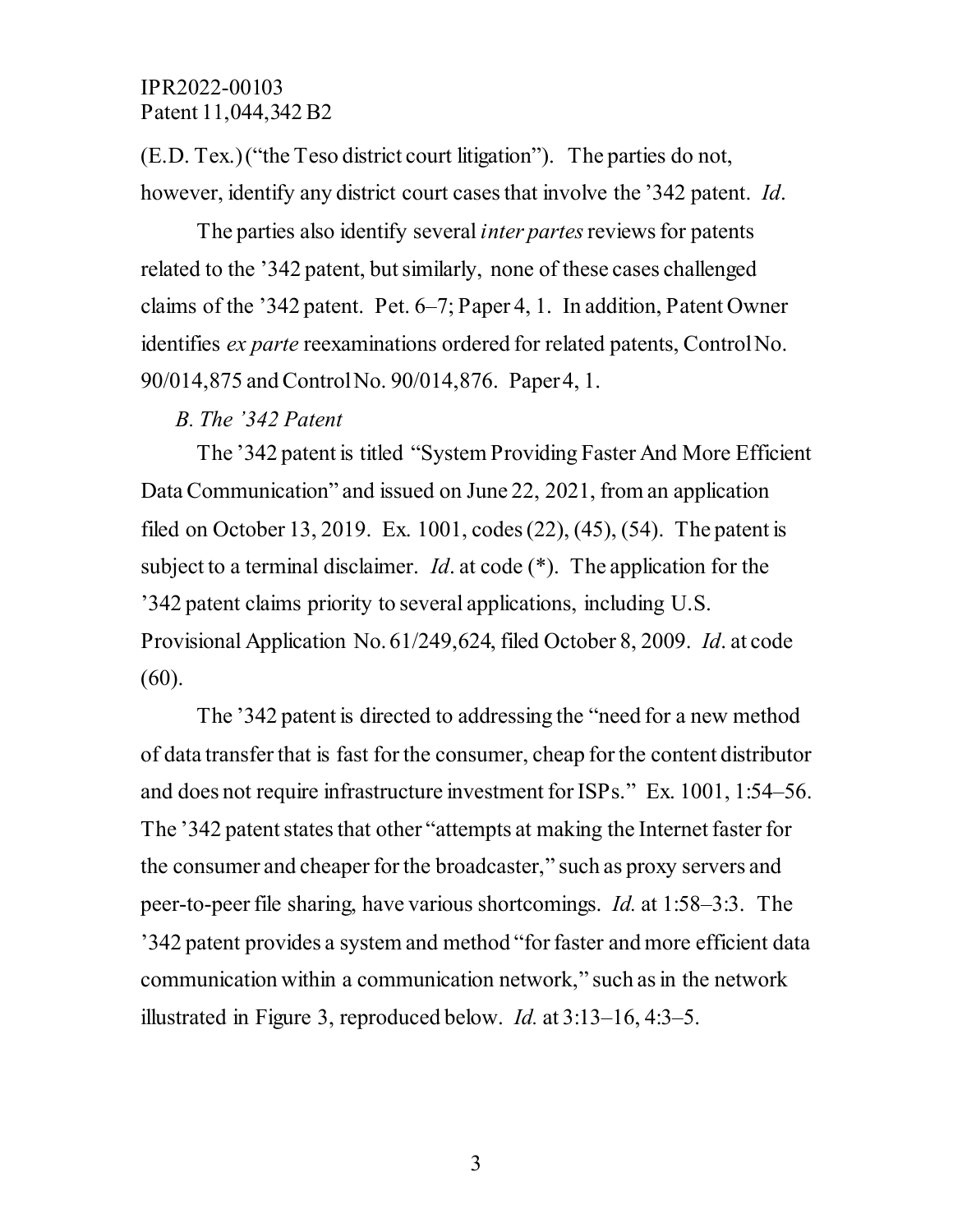



Figure 3, above, is a schematic diagram depicting communication network 100 including a number of communication devices. Ex. 1001, 4:54–61. Client 102 is capable of communicating with peers 112, 114, and 116, as well as with one or more agents 122. *Id.* at 4:56–58. Web server 152 may be "a typical HTTP server, such as those being used to deliver content on any of the many such servers on the Internet." *Id.* at 4:63–67. Acceleration server 162 includes acceleration server storage device 164 with an acceleration server database, which "stores Internet Protocol (IP) addresses of communication devices within the communication network 100 having acceleration software stored therein." *Id.* at 5:11–16.

In operation, a client may request a resource on the network, for example, through the use of an Internet browser. Ex. 1001, 12:62–13:3. If server 152 is the target of the request, the client sends the IP address of server 152 to acceleration server 162. *Id.* at 13:8–13. Acceleration server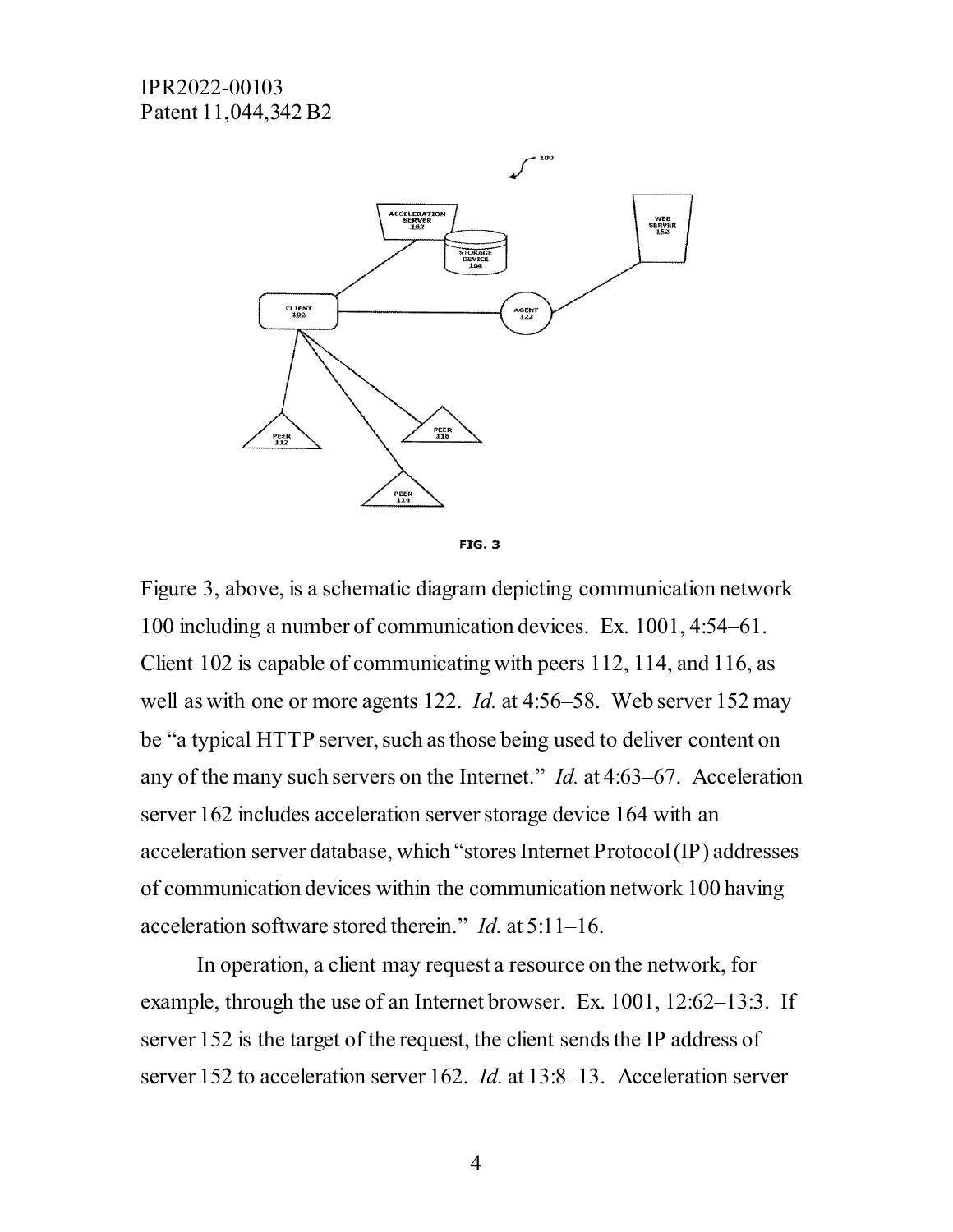162 then prepares a list of agents that can handle the request, which includes communication devices "that are currently online, and whose IP address is numerically close to the IP of the destination Web server 152." *Id.* at 13:19–29. The client then sends the original request to the agents in the list to find out which "is best suited to be the one agent that will assist with this request." *Id.* at 13:31–36. The connection established between the agent and client may be a Transmission Control Protocol[TCP] connection. *Id*. at 17:61–64.

Each agent responds to the client with information as to "whether the agent has seen a previous request for this resource that has been fulfilled," and "which can help the client to download the request information from peers in the network." Ex. 1001, 13:51–58. The client selects an agent based on a number of factors, and the selected agent determines whether data stored in its memory or the memory of the peers "still mirrors the information that would have been received from the server itself for this request." *Id.* at 13:64–14:1, 14:35–38. If the selected agent does not have the necessary information to service a request, it may "load the information directly from the server in order to be able to provide an answer to the requesting client." *Id.* at 14:62–67.

#### *C. Illustrative Claim*

The '342 patent has 24 claims. Claim 1, the only independent claim in the '342 patent, is illustrative of the claimed subject matter and is reproduced below, with bracketed designations added to the limitations for reference purposes.

1. [pre] A method for use with a web server that responds to Hypertext Transfer Protocol (HTTP) requests and stores a first content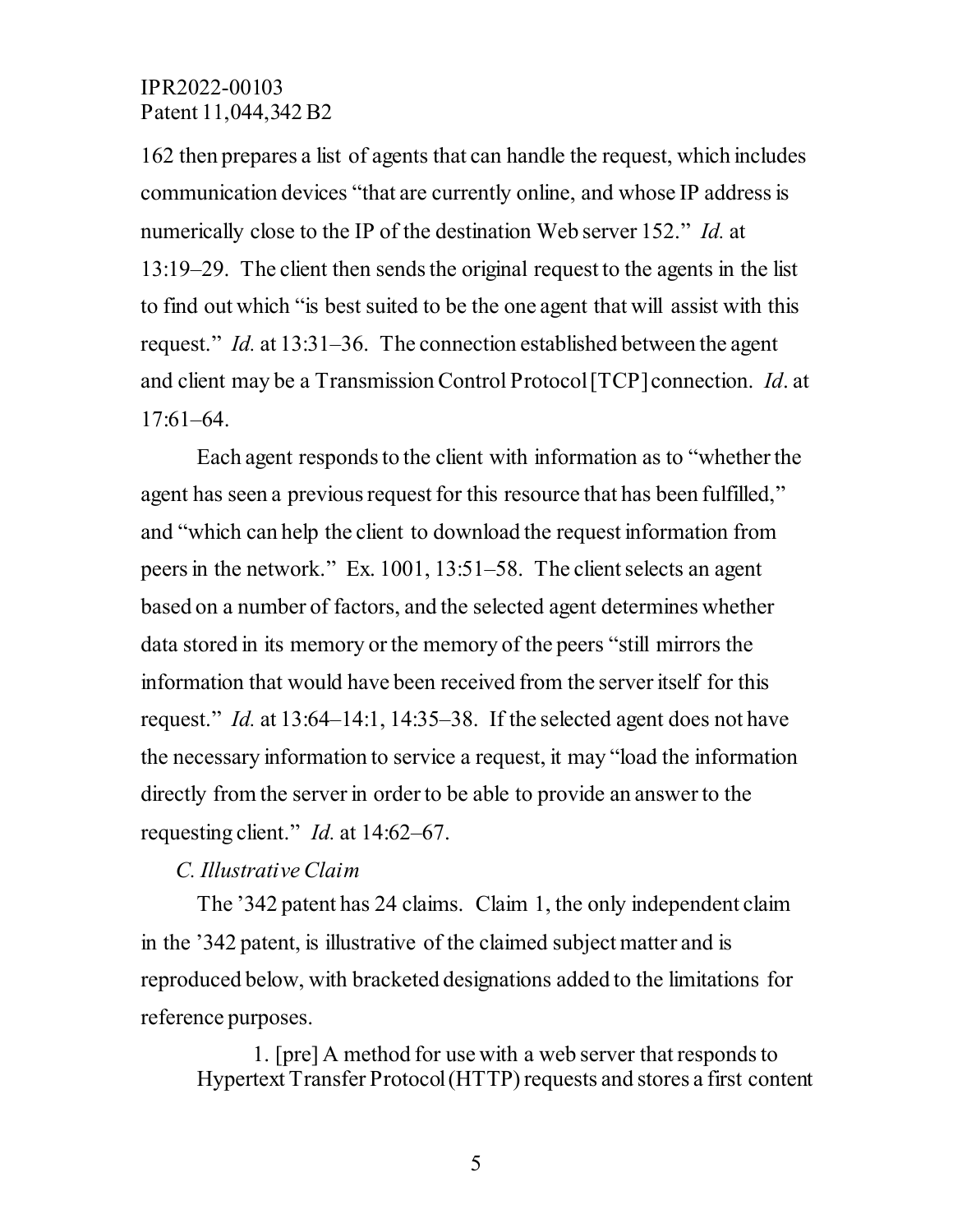> that is identified by a first Uniform Resource Locator (URL), the method by a first client device comprising:

[a] executing, by the first client device, a web browser application or an email application;

[b] establishing a Transmission Control Protocol (TCP) connection with a second server;

[c] receiving, the first content from the web server over an Internet; and

[d] sending the received first content, to the second server over the established TCP connection, in response to the receiving of the first URL.

Ex. 1001, 19:18–31.

 $\overline{a}$ 

 *D. Asserted Grounds of Unpatentability*

Petitioner challenges the patentability of claims 1, 2, 6–11, 13, 15, 16,

| <b>Claims Challenged</b>  | 35 U.S.C. $\S^2$ | Reference(s)          |
|---------------------------|------------------|-----------------------|
| 1, 2, 6, 7, 15, 16, 18    | 102(b)           | $Crowds^3$            |
| $1, 2, 6, 7, 15, 16, 18-$ | 103(a)           | Crowds                |
|                           | .03 (a           | Crowds, RFC $11224$ , |

and 18–23 of the '342 patent on the following grounds:

<span id="page-5-0"></span><sup>&</sup>lt;sup>2</sup> The Leahy-Smith America Invents Act ("AIA"), Pub. L. No. 112-29, 125 Stat. 284, 287–88 (2011), amended 35 U.S.C. §§ 102 and 103, effective March 16, 2013. Because the '342 patent claims priority to a provisional application that was filed before this date, with Petitioner not contesting that priority, the pre-AIA versions of §§ 102 and 103 apply. *See* Ex. 1001, code (60).

<span id="page-5-1"></span><sup>3</sup> Michael K. Reiter, *Crowds: Anonymity for Web Transactions*, ACM Transactions on Information and System Security, Vol. 1, No. 1, November 1998, at 66–92 (Ex. 1004).

<span id="page-5-2"></span><sup>4</sup> Requirements for Internet Hosts – Communication Layers, Network Working Group, RFC 1122, October, 1989 (Ex. 1040).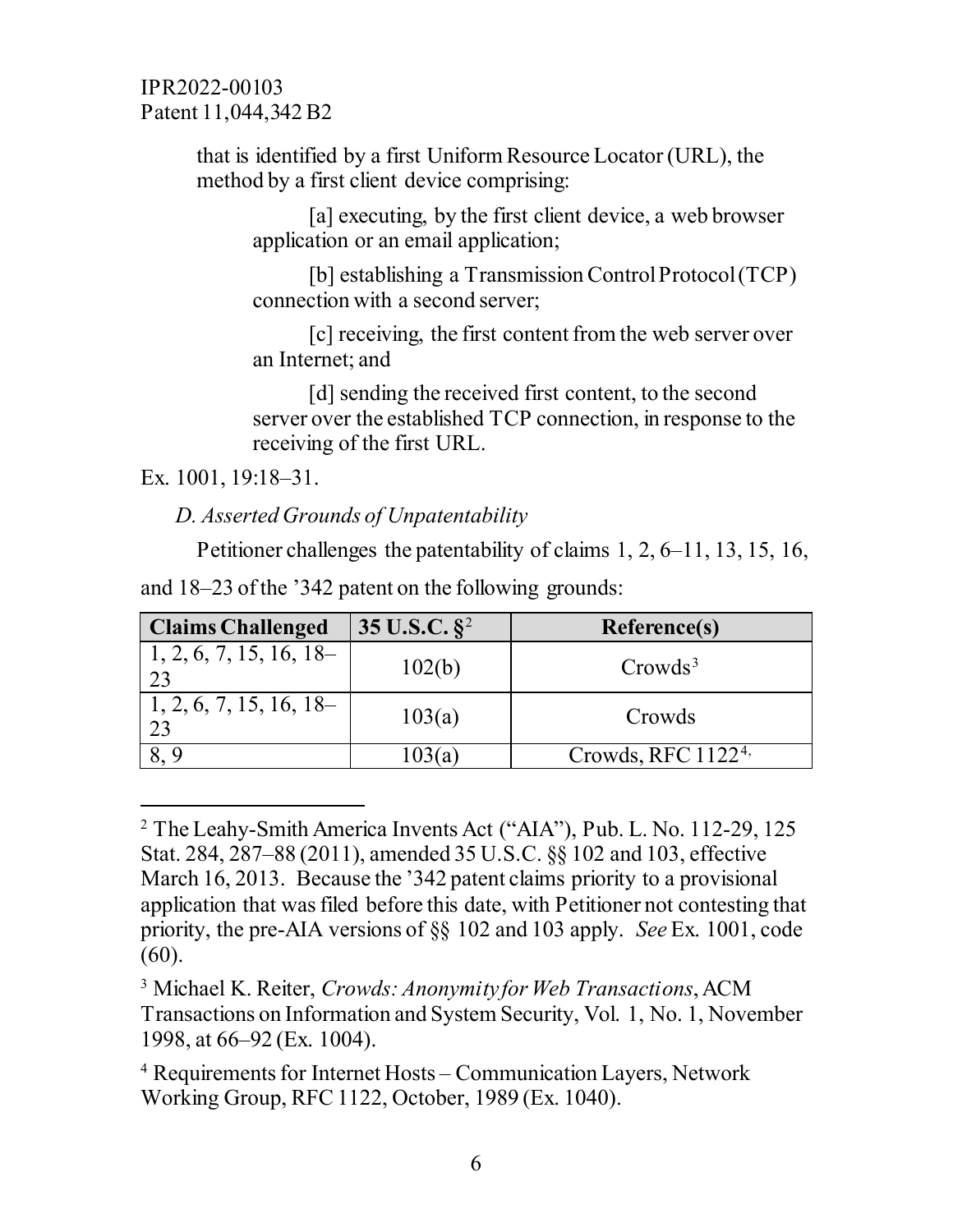| Claims Challenged   $35$ U.S.C. $\S^2$ |        | <b>Reference(s)</b>  |
|----------------------------------------|--------|----------------------|
| $\vert 10, 11, 13 \vert$               | 103(a) | Crowds, RFC $2616^5$ |

Pet. 12–14.

 $\overline{a}$ 

# III. DISCRETIONARY DENIAL

Under 35 U.S.C. § 325(d), when determining whether to institute an *inter partes* review, "the Director may take into account whether, and reject the petition or request because, the same or substantially the same prior art or arguments previously were presented to the Office." In evaluating arguments under  $\S$  325(d), we use

[a] two-part framework: (1) whether the same or substantially the same art previously was presented to the Office or whether the same or substantially the same arguments previously were presented to the Office; and (2) if either condition of first part of the framework is satisfied, whether the petitioner has demonstrated that the Office erred in a manner material to the patentability of challenged claims.

*Advanced Bionics, LLC v. MED-EL Elektromedizinische Geräte GmbH*, IPR2019-01469, Paper 6 at 6 (PTAB Feb. 13, 2020) (precedential) ("*Advanced Bionics*"); *see also Becton, Dickinson & Co. v. B. Braun Melsungen AG*, IPR2017-01586, Paper 8 at 17–18 (PTAB Dec. 15, 2017) (precedential as to Section III.C.5, first paragraph) (listing factors to consider in evaluating the applicability of § 325(d)) ("*Becton Dickinson*").

Both parties acknowledge that Crowds, RFC 1122, and RFC 2616 were considered before the Patent Office during the prosecution of the '342 patent, so the first part of the two-part *Advanced Bionics*framework applies.

<span id="page-6-0"></span><sup>5</sup> Hypertext Transfer Protocol—HTTP/1.1, Network Working Group, RFC 2616, The Internet Society, 1999 (Ex. 1006).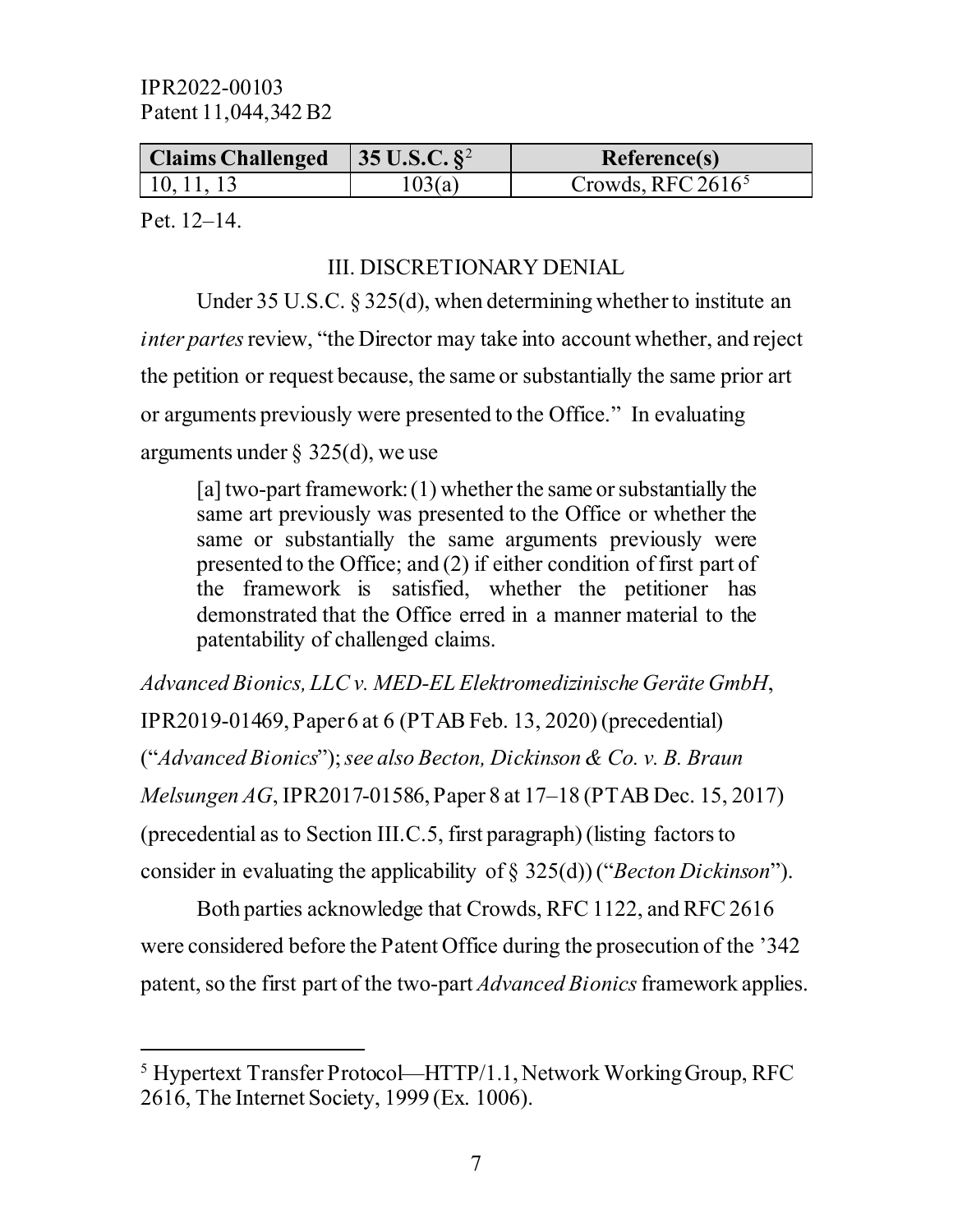Under part two of the *Advanced Bionics*framework, *Becton Dickinson* factors (c), (e), and (f) are considered in the evaluation of whether the examiner erred during prosecution. *Advanced Bionics*, Paper 6 at 10–11. *Becton, Dickinson* identifies these factors as (c) the extent to which the asserted art was evaluated during examination, including whether the prior art was the basis for rejection; (e) whether Petitioner has pointed out sufficiently how the examiner erred in its evaluation of the asserted prior art; and (f) the extent to which additional evidence and facts presented in the Petition warrant reconsideration of the prior art or argument. *Becton, Dickinson*, Paper 8 at 17–18.

Petitioner argues that although Crowds, RFC 1122, and RFC 2616 were considered by the Patent Office during the prosecution of the '342 patent, the examiner materially erred in allowing the claims. Pet. 60–67. More specifically, Petitioner asserts that the examiner did not issue prior art rejections, only obviousness-type double patenting rejections, which were overcome with a terminal disclaimer filed by the applicant. *Id*. at 61–62. Petitioner refers to the Notice of Allowance issued by the examiner, which stated that the claims were allowed "in view of the Applicant's arguments." *Id.* at 62–63. Petitioner contends this was an error by the examiner because there were no applicant arguments made during prosecution of the '342 patent. *Id*. (citing Ex. 1007, 11–12). Petitioner contends further with the supporting testimony of Dr. Freeman (which was unavailable to the examiner), that the Petition demonstrates that Crowds discloses and teaches the claims at issue, and therefore also demonstrates the examiner's material error. *Id*. at 63.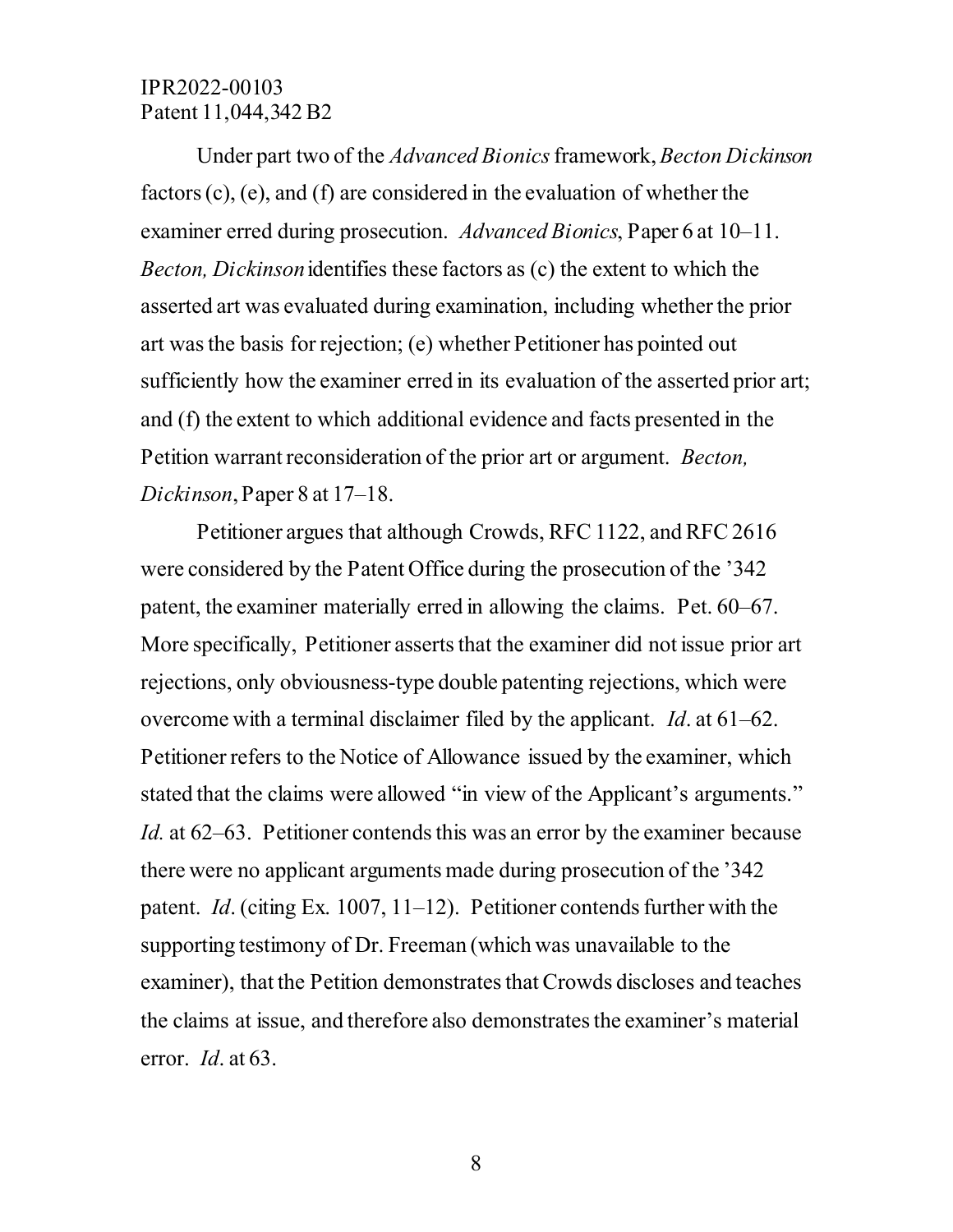Petitioner additionally refers to the prosecution history of related patent, U.S. Patent No. 10,484,510, a parent application to the application for the '342 patent, which similarly only had obviousness-type double patenting rejections with a terminal disclaimer filed, and with a similar Notice of Allowance issued. Pet. 64 (citing Ex. 1017, 4, 9, 10, 12, 13, 35, 36). Petitioner also refers to the prosecution history of related U.S. Patent No. 10,257,319 ("the '319 patent"), a grandparent application, which had claims with some similar stepsto the '342 patent claims, as well as some steps that are different, and which had a prior art obviousness rejection over Fang and Zaid. *Id*. at 64 (citing Ex. 1018, 33–46). Petitioner argues that Crowds is more material than either Fang or Zaid. *Id*. at 64–65. More specifically, the examiner found that Fang taught some of the steps of claim 1 of the '319 patent, but relied on Zaid for teaching others. *Id*. at 64 (citing Ex. 1018, 30. 35–37). Petitioner asserts that in the '319 patent prosecution, the applicant argued to the examiner that "the prior art rejection was unclear, the references were 'directed towards respectively different fields and purposes[] and are based on respectively different structures,' and the rationale for combining the references was improperly conclusory." *Id*. at 64–65 (citing Ex. 1018, 13, 19–22).

Patent Owner responds that we should deny the Petition under § 325(d) because Petitioner fails to demonstrate that the examiner erred in a manner material to the patentability of the challenged claims. Prelim. Resp. 6–31. Patent Owner asserts that the examiner was familiar with the '342 patent specification, which was common to 32 of the 36 patent applications in the '342 patent family, because the same examiner was involved in all their prosecutions. *Id*. at 8–9. Patent Owner argues also that the examiner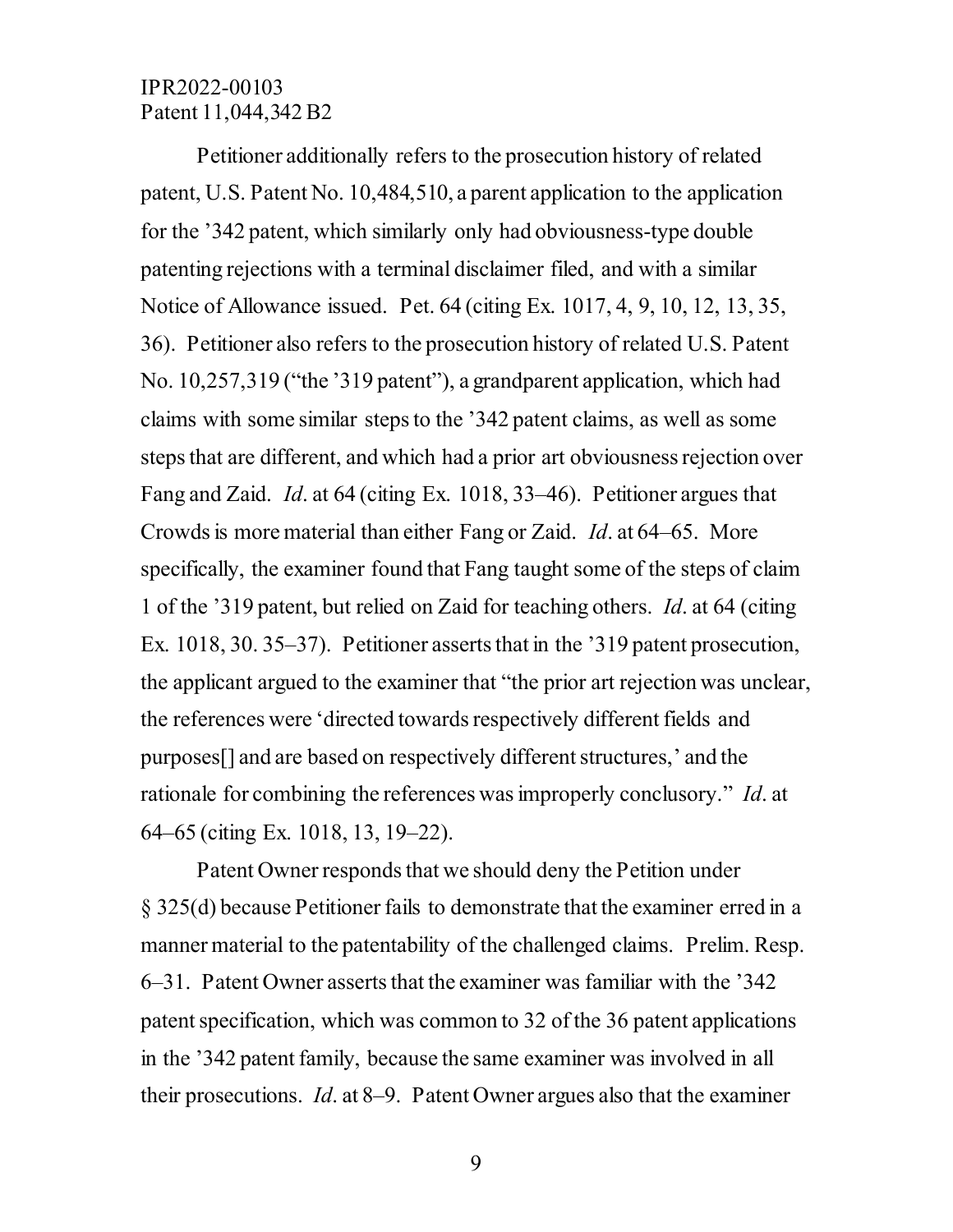was also familiar with Crowds, RFC 1122, and RFC 2616 because those references had been cited in many of the prosecutions of the applications in the family of the '342 patent. *Id*. at 9–16. Patent Owner contends that the examiner was familiar with the claim language in the family of cases because the examiner had issued a double-patenting rejection in this case over some of the claims of the related patents. *Id*. at 16–17. Patent Owner asserts that the rejections show that the examiner was aware that the patents operated "within the same second server  $\leftrightarrow$  first client device  $\leftrightarrow$  web server architecture, which Examiner Nguyen recognized as being unique." *Id*. at 17. Patent Owner additionally asserts that, although Petitioner argues that the examiner's basis for the Notice of Allowance in the '342 patent prosecution referred to applicant arguments when there were no arguments presented, "this alleged lack of clarity does not rise to the level of material error by Examiner." *Id*.

Patent Owner provides a table comparing the claim language of claim 1 of the '342 patent to that of other related patents. Prelim. Resp. 18–22. Patent Owner argues that the prosecution histories of the patents that it identifies as related are relevant to the second part of *Advanced Bionics* framework, and the same examiner had considered similar claim limitations in the related patent as well as the Crowds, RFC 1122, and RFC 2616 references. *Id*. at 22. Patent Owner argues that Petitioner fails to show material error in its arguments related to Fang and Zaid because the fact that the examiner did not issue rejections as set forth in the grounds is not material error. *Id*. at 23. Patent Owner also refers to the prosecution of U.S. Patent No. 10,491,712 ("the '712 patent"), which is alleged to have similar claim limitations to the claims of the '342 patent. *Id.* at 24. In that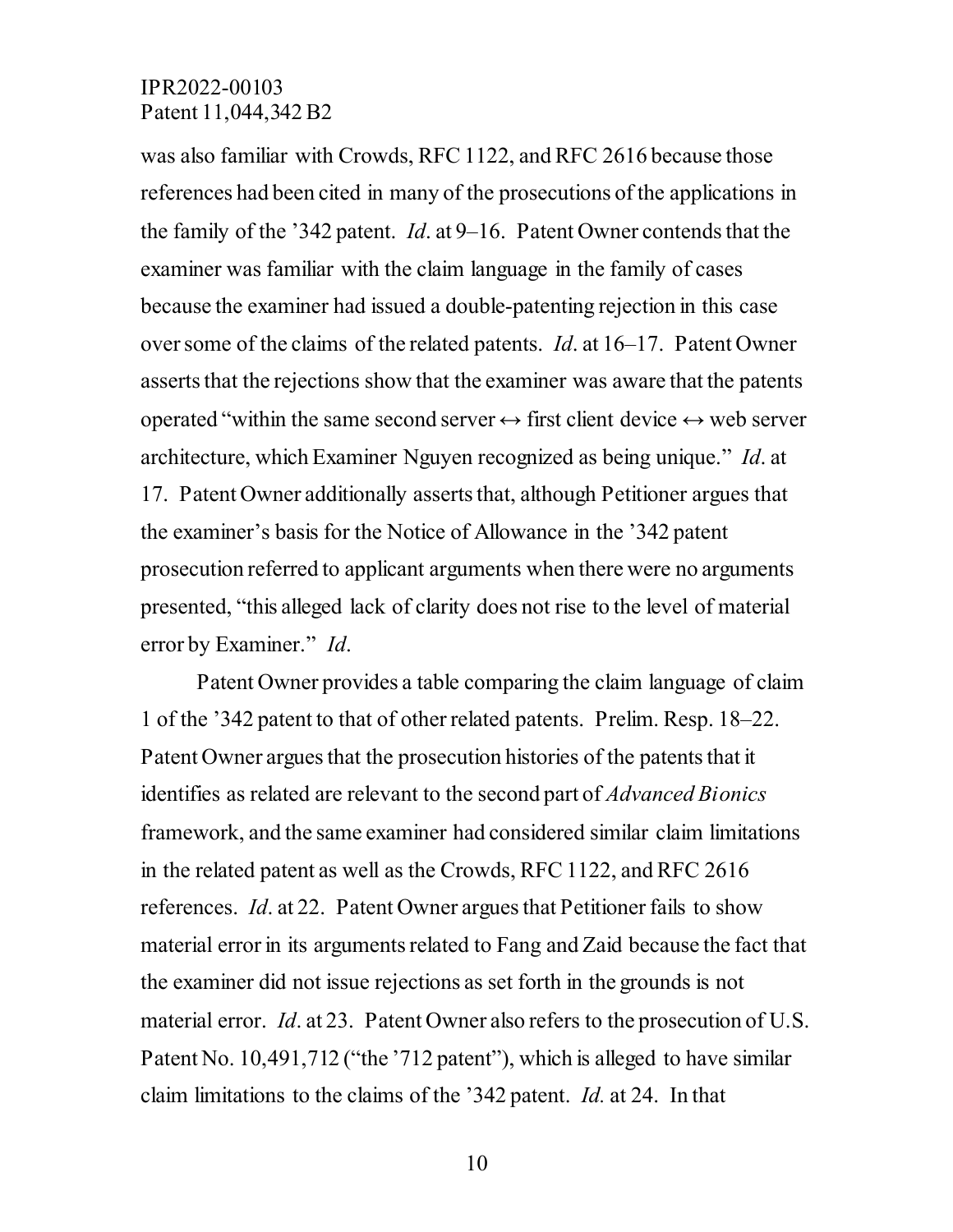prosecution, the examiner issued a rejection over Yu and Barth, alleging that Petitioner never addressed the fact that the examiner allowed claims in the '712 patent that correspond to claims of the '342 patent. *Id*. Patent Owner additionally refers to U.S. Patent No. 11,044,344 ("the '344 patent"), which is alleged to have claims that are similar to those of the '342 patent, where the same examiner allowed its claims after a terminal disclaimer was filed. *Id*. Patent Owner also asserts that it was the novel use of a client device that led to the allowance of the claims in that application. *Id*. at 18.

Under factor (c) and based on the record before us, the fact that Crowds was not the basis of rejection in the prosecution of the '342 patent nor was identified by the parties as the basis of rejection of in any of the related patents weighs strongly against exercising our discretion to deny institution under [35 U.S.C. § 325\(d\).](https://1.next.westlaw.com/Link/Document/FullText?findType=L&pubNum=1000546&cite=35USCAS325&originatingDoc=I1bccb780675e11ebae408ff11f155a05&refType=RB&originationContext=document&transitionType=DocumentItem&ppcid=0c5c2b3c3c40494f966c606b4c8490a1&contextData=(sc.Search)#co_pp_5ba1000067d06) *See Becton, Dickinson*, Paper 8 at 17; *see also Kayak Software Corp. v. Int'l Bus. Machs. Corp.*, CBM2016-00075, Paper No. 16 at 11 (PTAB Dec. 15, 2016) (informative). As such, the record does not demonstrate the extent to which the Examiner considered Crowds alone or in combination with RFC 1122 and RFC 2616, as asserted in this Petition and applied to the challenged claims. Under factor (f), and as discussed *infra* at Section IV.D, Petitioner has provided sufficient evidence that Crowds discloses every limitation of the independent claim of the '342 patent. Additionally, the examiner did not have the benefit of the claim construction of the district court, which we have adopted here (*infra* Section IV.B), which included broad construction of the terms "client device" and "second server."

We also determine that Crowds, asserted here, is more material than the combination of Fang and Zaid, which were the basis of a rejection in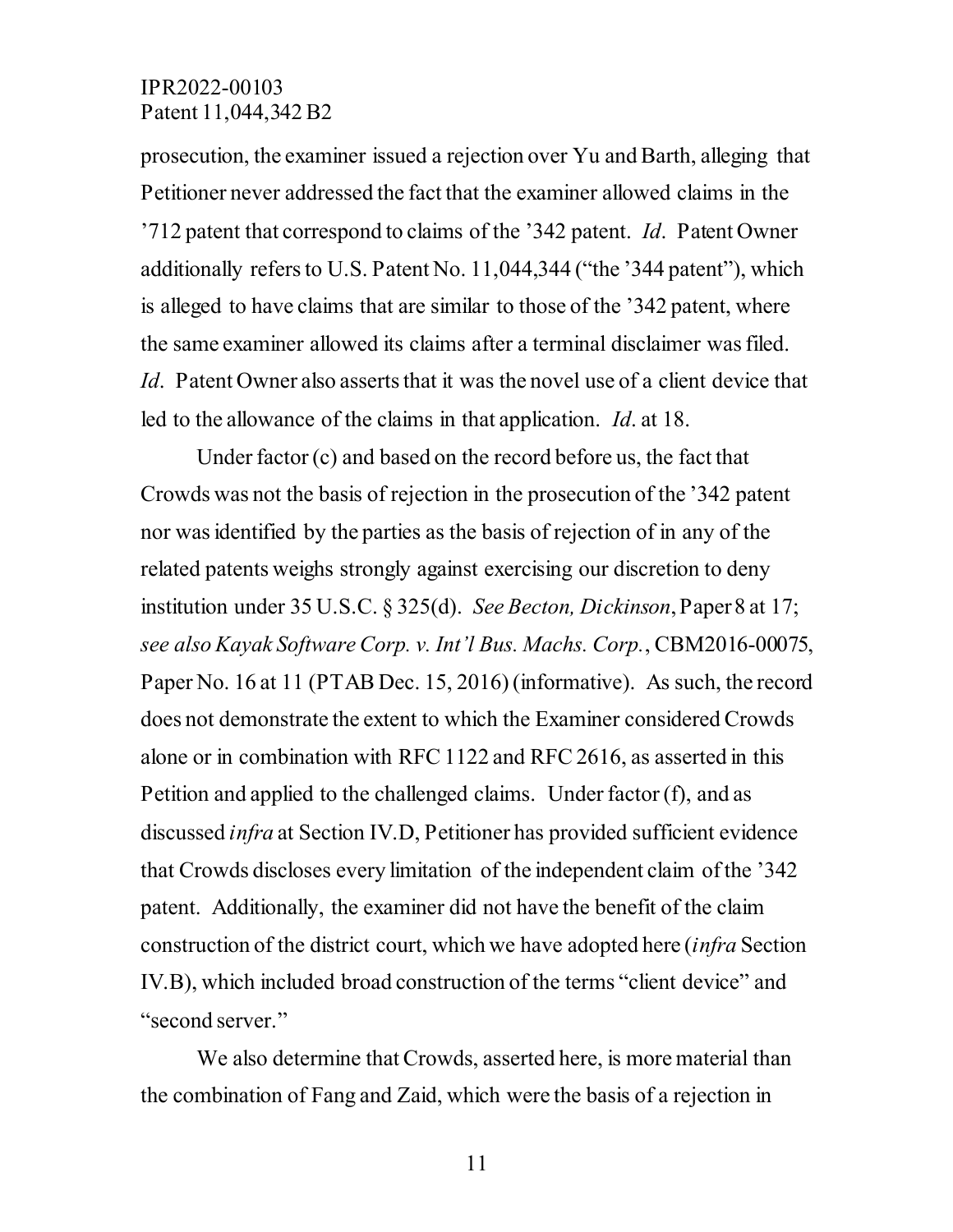$\overline{a}$ 

prosecution of the related '319 patent. As Petitioner points out, the basis of the applicant's arguments regarding the examiner's rejection over Fang and Zaid includes that the rejection was not clear, the prior art was nonanalogous, and there was improper rationale for combining the references. [6](#page-11-0) Pet. 64–65 (citing Ex. 1018, 13, 19–22). The examiner's basis for allowance of the claims of the '319 patent application, while lacking specificity, does state that allowance was granted "in view of the Applicant's arguments." Ex. 1018, 9. Here, the applicant's arguments, that include assertions of nonanalogous art and improper rationale to combine, with the examiner identifying applicant's arguments as a reason for allowance, persuade us that the single reference Crowds is more material than the combination of Fang and Zaid. Or, in other words, we do not discern that the combination of Fang and Zaid is stronger prior art than Crowds.

Additionally, we do not find persuasive Patent Owner's arguments that Petitioner should have addressed the Yu and Barth references, which were the basis of rejection in the prosecution of the '712 patent, and also should have also addressed the prosecution of the '344 patent. Prelim. Resp. 24–25. The '712 and '344 patents are not in the direct history of continuations of the '342 patent and do not appear on the face of the '342 patent. *See* Ex. 1001, code (60). And, as Patent Owner notes, there are 36 issued patents that all claim priority to Provisional Application No. 61/249,624 and have a common specification (Prelim. Resp. 8). Under these

<span id="page-11-0"></span><sup>6</sup> The applicant also argued that Fang did not disclose two limitations of claim 1 of the '319 patent application (which claim 1 of the '342 patent does not recite), and that the examiner misinterpreted claim language. Ex. 1018, 10, 21–22.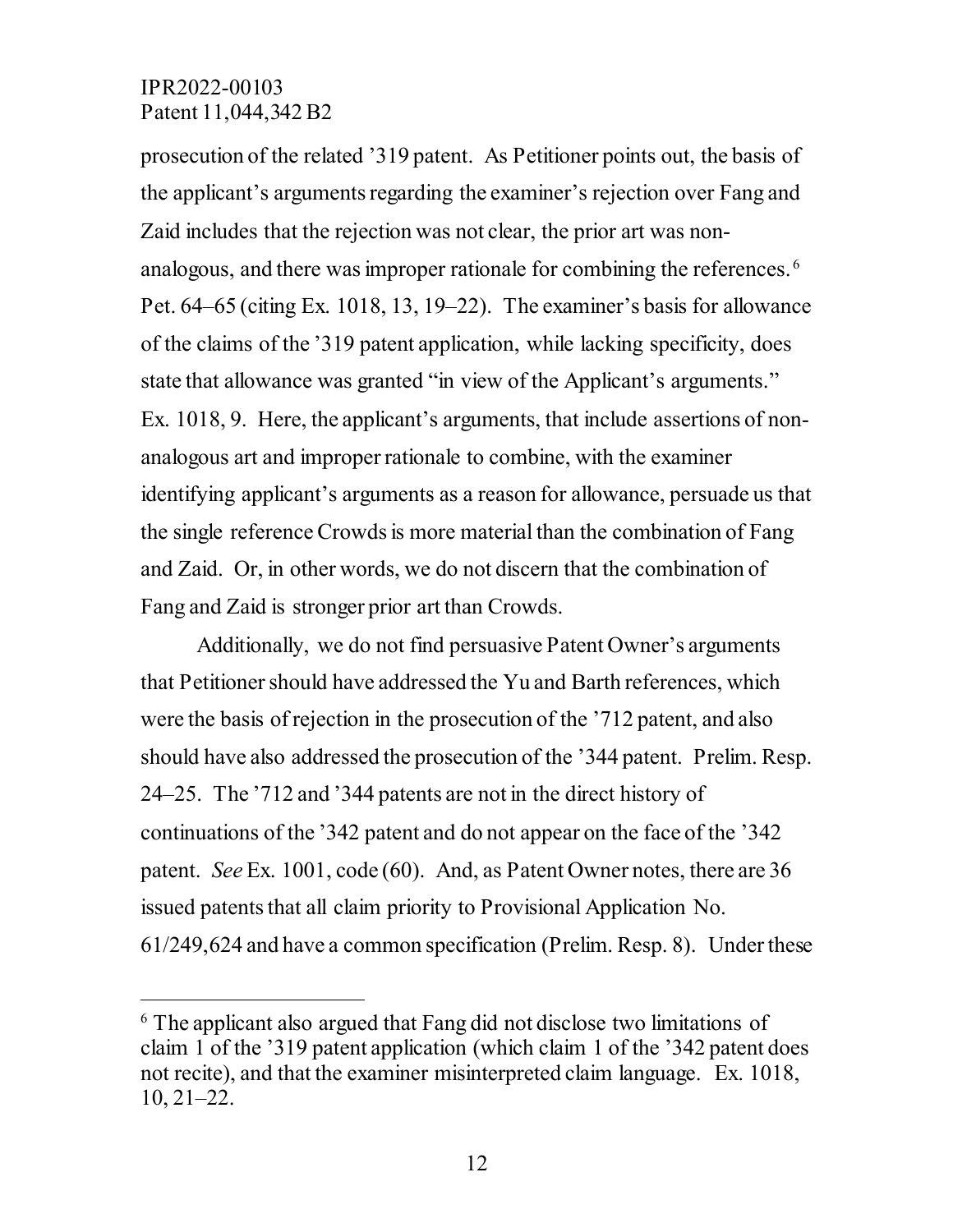circumstances, we find that Petitioner was not required to search and address all of these file histories. Accordingly, Petitioner has sufficiently addressed issues under factor (e).

Considering the issues addressed above, we determine that the evidence supports, and Petitioner demonstrates, that the Office erred in a manner material to the patentability of challenged claims.

For the foregoing reasons, we are not persuaded to exercise our discretion under [§ 325\(d\)](http://www.westlaw.com/Link/Document/FullText?findType=L&pubNum=1000546&cite=35USCAS325&originatingDoc=I33ffa630a82511ea8406df7959f232f7&refType=RB&originationContext=document&vr=3.0&rs=cblt1.0&transitionType=DocumentItem&contextData=(sc.Search)#co_pp_5ba1000067d06) to deny institution.

#### IV. ANALYSIS

#### *A. Level of Ordinary Skill in the Art*

According to Petitioner, a person of ordinary skill in the art "would have at least a bachelor's degree in Computer Science or related field (or equivalent experience), and two or more years' experience working with and programming networked computer systems" as of the date of the invention. Pet. 14–15 (citing Ex. 1003 ¶ 29).

Patent Owner submits that a person of ordinary skill in the art "had a Master's Degree or higher in the field of Electrical Engineering, Computer Engineering, or Computer Science or as of that time had a Bachelor's Degree in the same fields and two or more years of experience in Internet Communications." Prelim. Resp. 31–32 (citing Ex. 2017 ¶ 21). Patent Owner acknowledges, however, that the parties' respective proposed qualifications "are not materially different, at least in terms of affecting an institution decision in this IPR." *Id.* at 32.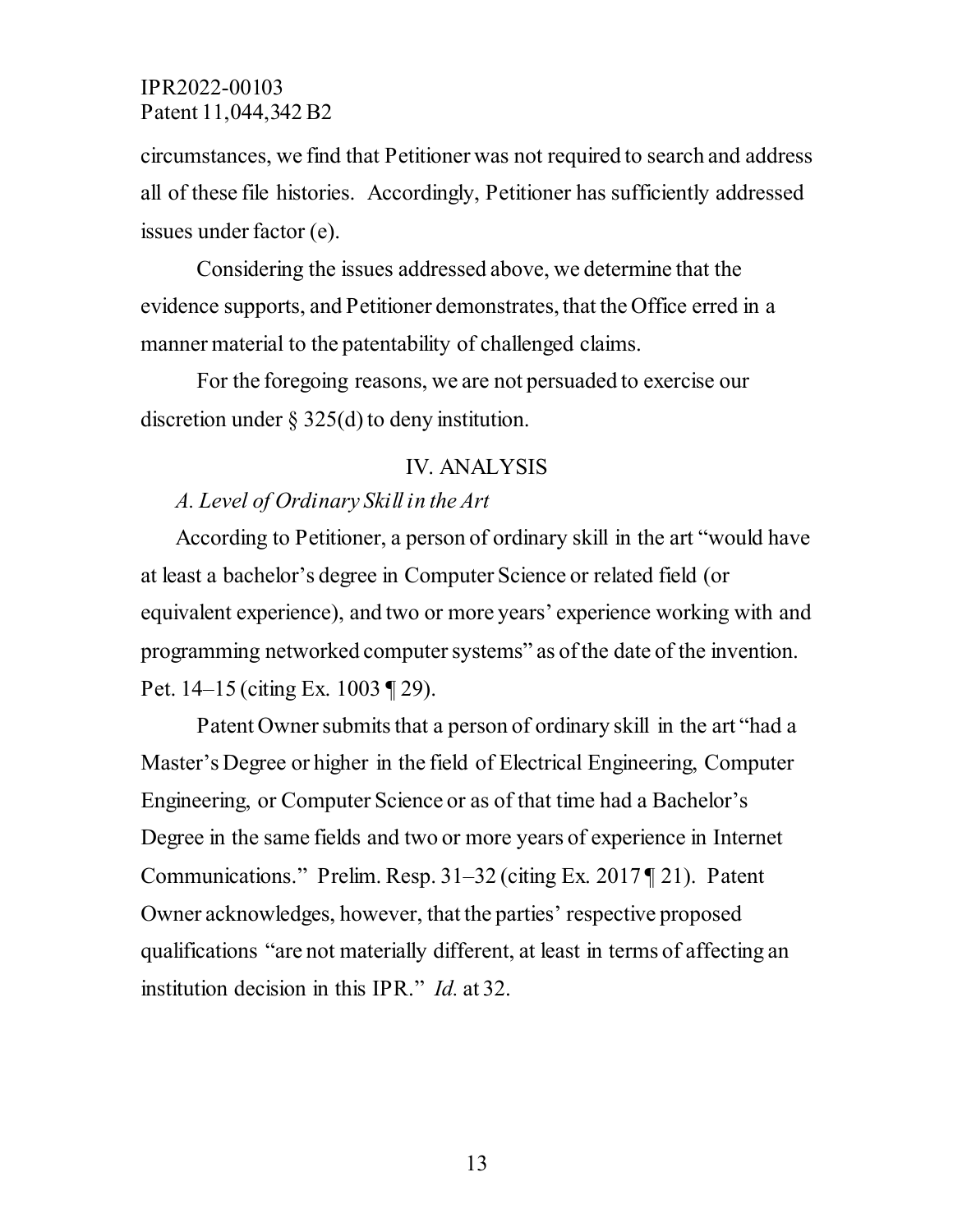For the purposes of this Decision, we adopt the assessment offered by Petitioner as it is consistent with the '342 patent and the prior art before us.<sup>[7](#page-13-0)</sup> *See Okajima v. Bourdeau*, 261 F.3d 1350, 1355 (Fed. Cir. 2001). We note that, at this juncture, we agree with Patent Owner that the proposed qualifications are not materially different and our assessment of the merits of the Petition, as discussed below, would remain the same under either parties' proposed qualifications.

# *B. Claim Construction*

 $\overline{a}$ 

In this *inter partes* review, claims are construed using the same claim construction standard that would be used to construe the claims in a civil action under 35 U.S.C. § 282(b). 37 C.F.R. §42.100(b) (2021). Under the principles set forth by our reviewing court, the "words of a claim 'are generally given their ordinary and customary meaning,'" as would be understood by a person of ordinary skill in the art in question at the time of the invention. *Phillips v. AWH Corp*., 415 F.3d 1303, 1312 (Fed. Cir. 2005) (en banc) (quoting *Vitronics Corp. v. Conceptronic, Inc*., 90 F.3d 1576, 1582 (Fed. Cir. 1996)). "In determining the meaning of the disputed claim limitation, we look principally to the intrinsic evidence of record, examining the claim language itself, the written description, and the prosecution history, if in evidence." *DePuy Spine, Inc. v. Medtronic Sofamor Danek,* 

<span id="page-13-0"></span> $<sup>7</sup>$  The parties are encouraged to address the impact, if any, of differences in</sup> the level of qualifications on the anticipation and obviousness analyses in any subsequent briefing.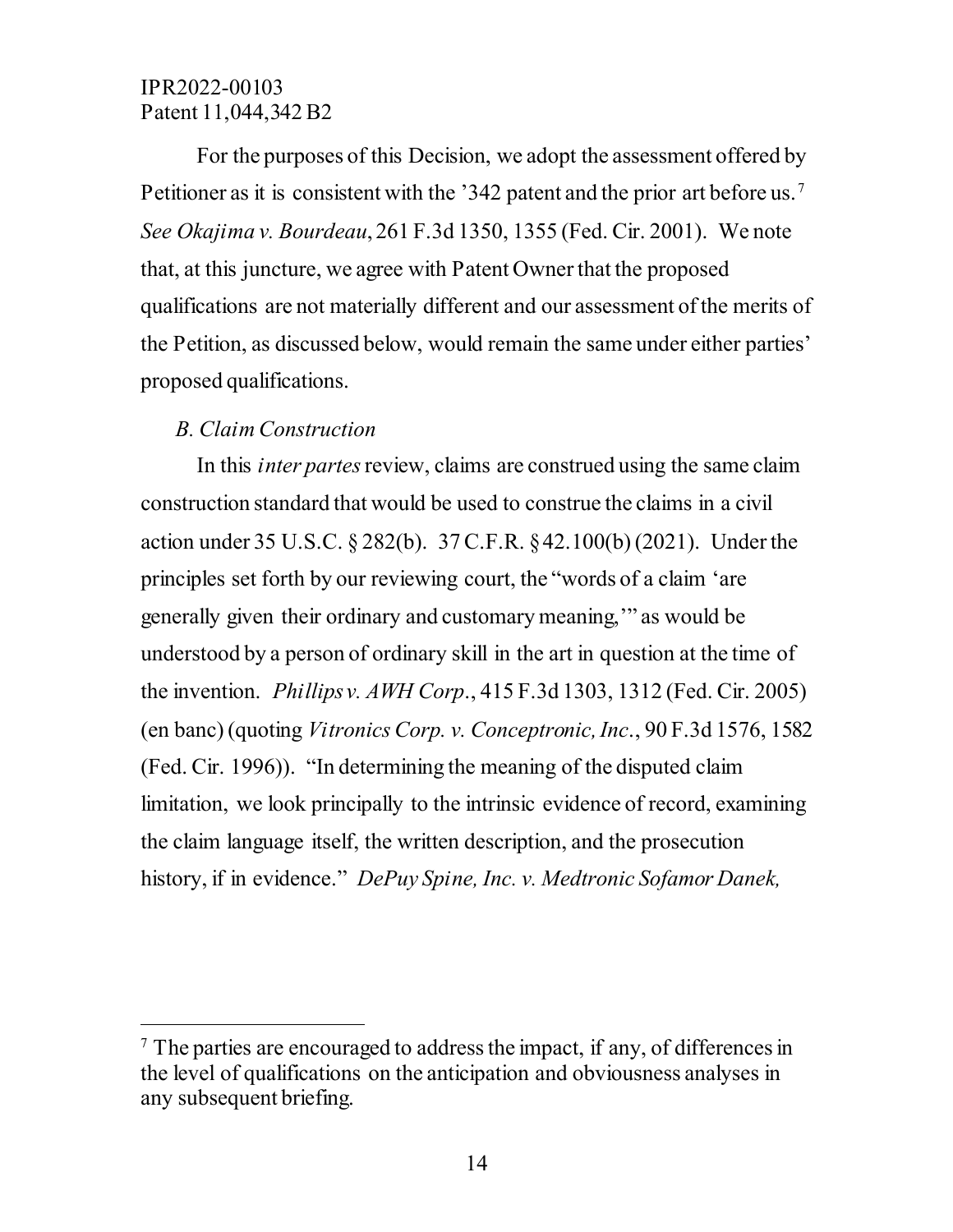# *Inc*., 469 F.3d 1005, 1014 (Fed. Cir. 2006) (citing *Phillips*, 415 F.3d at 1312–17).

Petitioner asserts that the district court's constructions in the Teso district court litigation should apply in this case. Pet. 19. In particular, Petitioner points to two claim construction orders in that case—an original order (Ex. 1011) and a supplemental order (Ex. 1014). As Petitioner notes, the district court construed "client device" as "communication device that is operating in the role of a client." Pet. 18. As Petitioner further notes, the district court construed "second server" as "server that is not the client device." *Id*. Petitioner contends that Patent Owner asserted that "'interchangeable' devices could not be both a 'client device' and a 'server.'" *Id*. at 17 (citing Ex. 1026, 20). Petitioner also contends that Patent Owner relied on its "server" scope argument as the sole basis to distinguish Crowds from the independent claims. *Id*. at 17–18 (citing Ex. 1046, 2). Petitoner argues that the district court repeatedly addressed and rejected Patent Owner's arguments on the claim construction for these terms. *Id.* at 18 (citing Ex. 1011, 11–12).

Petitioner asserts that the district court's claim interpretations for "client device" and "server" means that the "device *operat[es] in the role of*  a client or server, respectively." Pet. 19–20 (citing Ex. 1003 ¶ 48) (emphases in original). Petitioner refers to RFC 2616, which defines clients and servers based on the roles being performed. *Id*. at 20 (citing Ex. 1006, 8).

Petitioner contends that the specification of the '342 patent is consistent with the plain meaning of the terms, as interpreted by the district court. Pet. 20 (citing Ex. 1001, 14:67–15. 1, Fig. 3). Petitioner refers to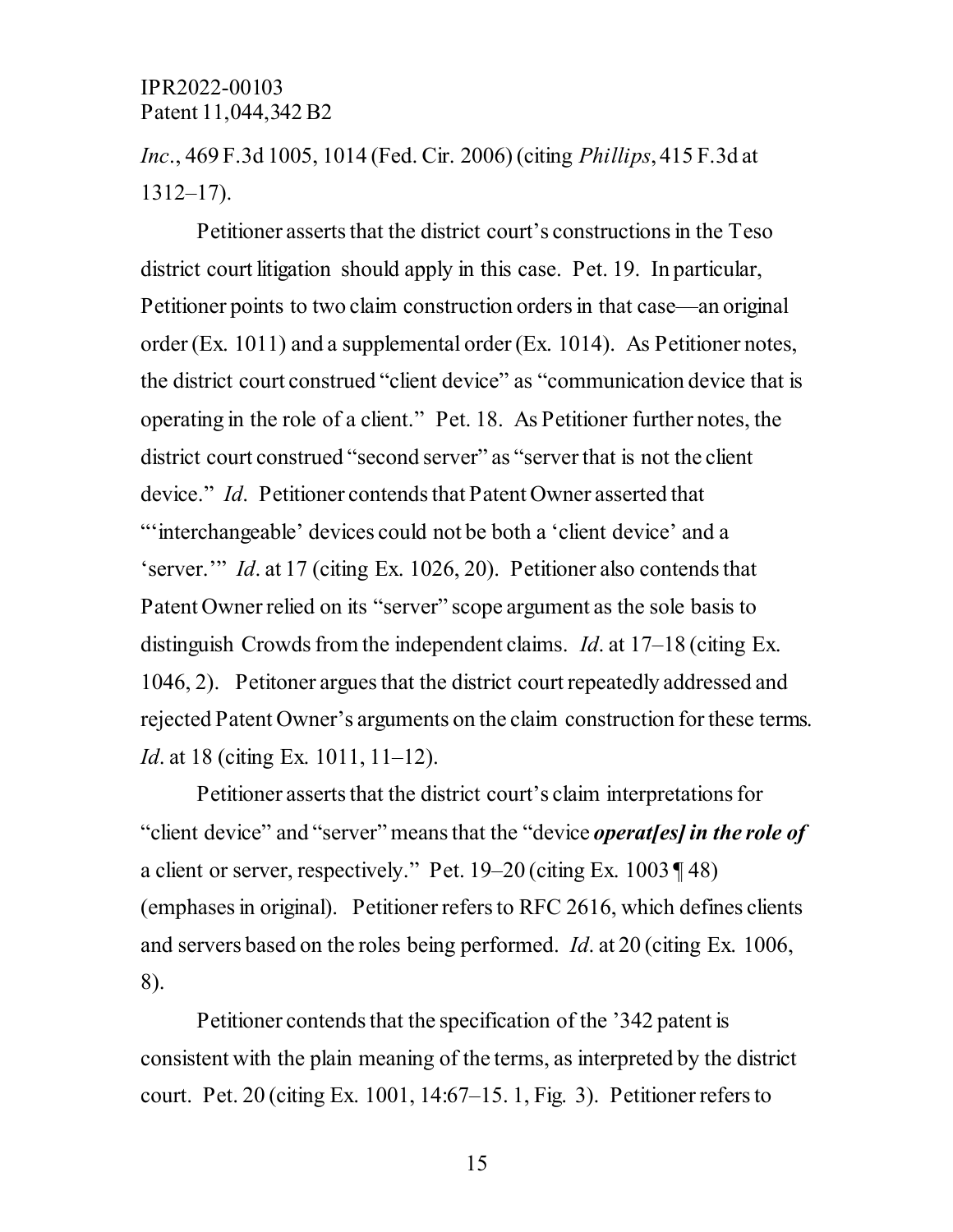Figure 3 of the '342 patent where "client 102 is the *only* device that that the patent discloses forwarding URLs to agent 122 (as performed by the claimed 'second server')." *Id*. at 21 (citing Ex. 1001, 13:31–36, Fig. 3) (emphases in original). Petitioner argues that Patent Owner acknowledged this in the Teso district court litigation. *Id*. (citing Ex. 1009, 20; Ex. 1003 ¶ 49). Petitioner asserts, consistent with the district court's interpretation of the claim terms, that "client 102" can be considered a "second server" in accordance with the '342 specification disclosure, "agent 122" can be considered a "client device," and "web server 152" is the "first server." *Id*. at 20–21. Petitioner also refers to other portions of the specification which are alleged to support that client and agent are distinguished solely based on role, and not separate hardware or operating system. *Id*. at 21–22 (citing Ex. 1001, 5:52–57, 9:20– 25; Ex. 1003  $\P$  50).

Petitioner further asserts that the district court considered Patent Owner's argument "'that a client device is specifically not a server' is 'not supported by the specification' and '[t]he patents do not include servers as a type of 'communication device,'" and found that this argument "is not sufficient to construe 'client device' as unable to act as a server in all cases." Pet. 23 (citing Ex. 1011, 11–12). Petitioner also refers to the district court's decision that Patent Owner's seeking to treat client devices and servers interchangeably is an oversimplification of the issue, and the issue is rather that a component can be configured in different roles, so long as they do not "simultaneously serve as more than one of: the client device, the first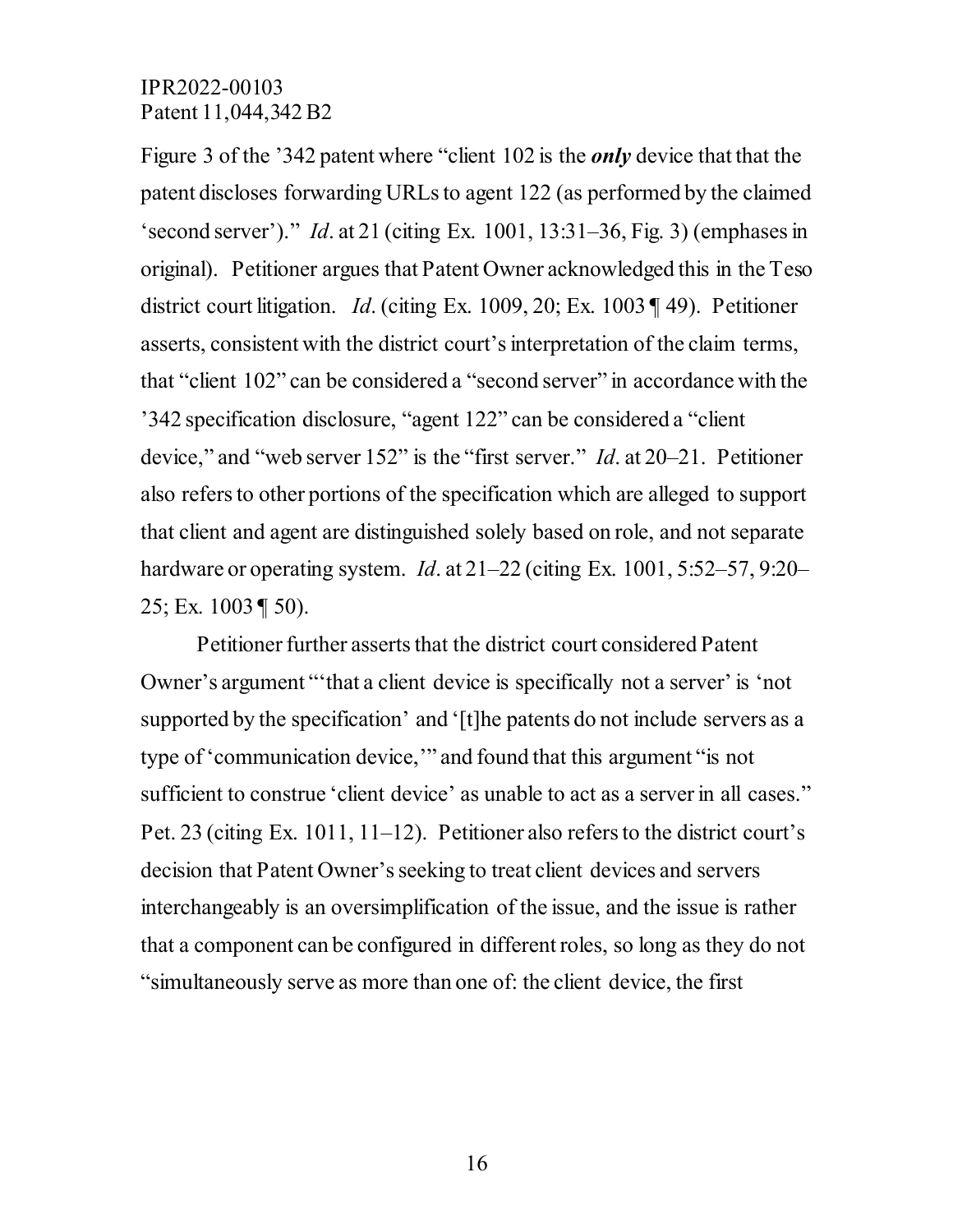server/second server, and the web server." *Id*. at 23–24 (citing Ex. 1014, 10).

Patent Owner agrees that the district court's claim constructions should apply for the preamble, "client device," and "second server" terms. Prelim. Resp. 37–38. Patent Owner asserts that the district court indicated that "[t]he patents do not include servers as a type of 'communication device," and confirmed "that servers must be configured to be servers." *Id*. at 38–39 (citing Ex. 1014, 10). Patent Owner refers to the district court's statement that "component can be configured to operate in different roles so long as it does not 'simultaneously serve as more than one of: the client device, the first server/second server, and the web server.'" *Id*. at 39 (citing Ex. 1014, 10). Patent Owner argues that Petitioner is "seeking a broader construction for the term 'second server' to remove the requirement that it be a server." *Id*. In support, Patent Owner refers to the district court's supplemental claim construction order, which states that "[t]he Court is not changing the construction of 'first server' and 'second server,' as this understanding is already embedded in those terms' construction." *Id*. at 39– 40 (citing Ex. 1014, 11). Patent Owner also disagrees with Petitioner's assertion that the issue of the scope of the server was the sole basis that Patent Owner used to distinguish Crowds from the independent claims because the district court referred to the use of non-traditional client servers. *Id*. at 40–41.

Patent Owner also disagrees with Petitioner's description of the elements of Figure 3 of the '342 patent. Prelim. Resp. 49. Patent Owner contends that Figure 3 was "only used to illustrate the lines of communication showing the steps performed by the proxy client device."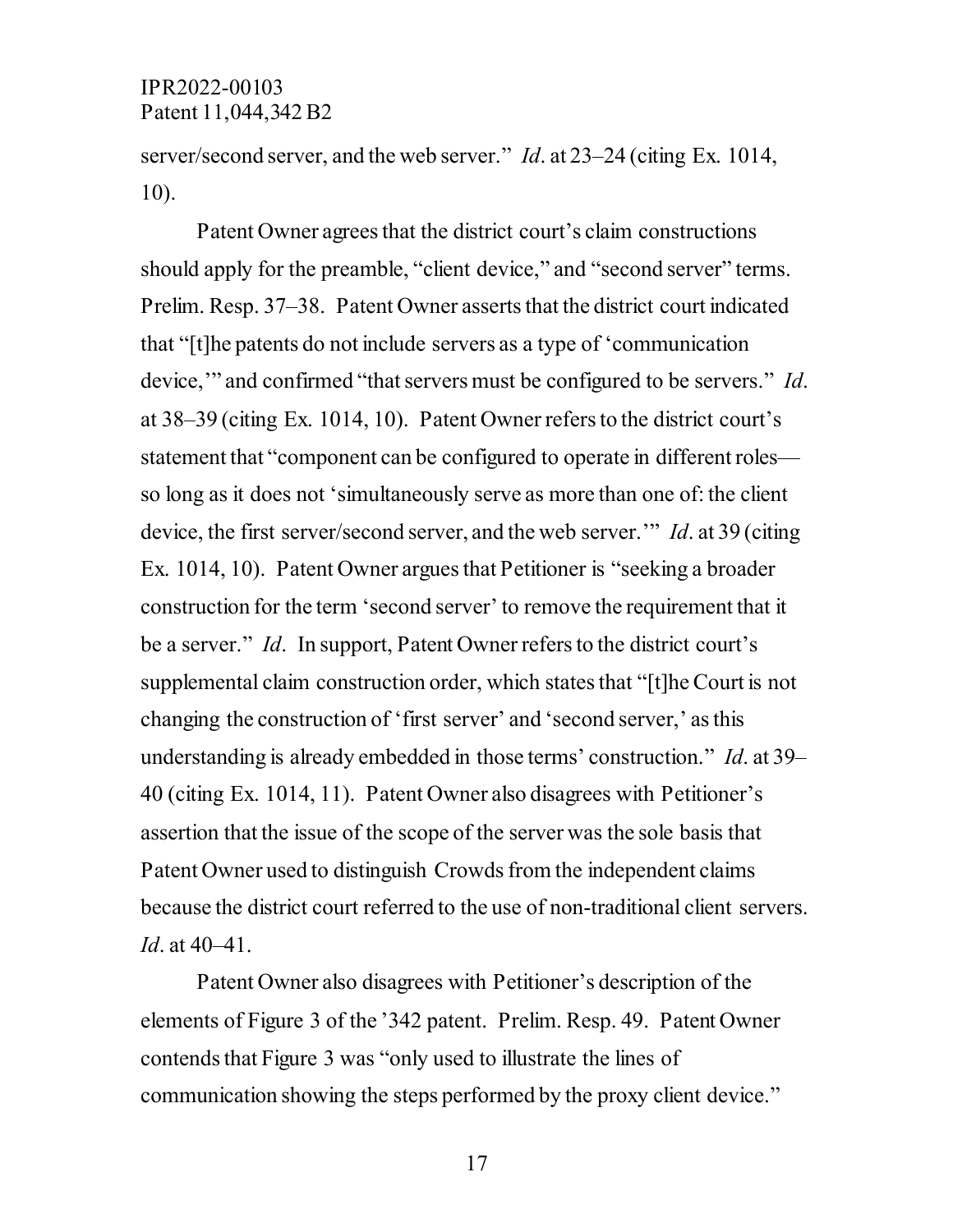*Id.* (citing Ex. 2007, 7–8). Patent Owner refers to Figure 1 of the '342 patent wherein "a server can be used as an additional intermediary between the proxy client device of the claims and a second client device originating the requests for content." *Id*. at 49.

Patent Owner has failed to consider some of the district court's statements on the construction of terms. Specifically, the district court stated that "a component can be *configured* to operate in different roles—'so long as it does not simultaneously serve as more than one of: the client device, the first server/second server, and the web server.'" Ex. 1014, 10. That is, although the district court determined that a single component could not simultaneously serve more than one function at any particular time, it stated that different components could operate in different roles. *Id*. More particularly, in the discussion of "server" terms, the district court indicated that the function of a component, not its structure, serves to define the term. *Id.* at 7–10. For instance, the district court adopted the language "a device" that is operating in the role of" for the term "client device." *See id*. at 10. Further, the district court found that the contention "that a client device is specifically not a server—is not supported by the specification." Ex. 1011, 11. The district court also stated that "[t]he patents do not include servers as a type of 'communication device,' *but that is not sufficient to construe 'client device' as unable to act as a server in all cases*." *Id*. at 12 (emphasis added).

We credit the district court's interpretation of the claim terms. Accordingly, for the purposes of this decision we adopt the construction of a "client device" as "communication device that is operating in the role of a client." Ex. 1011, 12. Additionally, we construe the term "second server"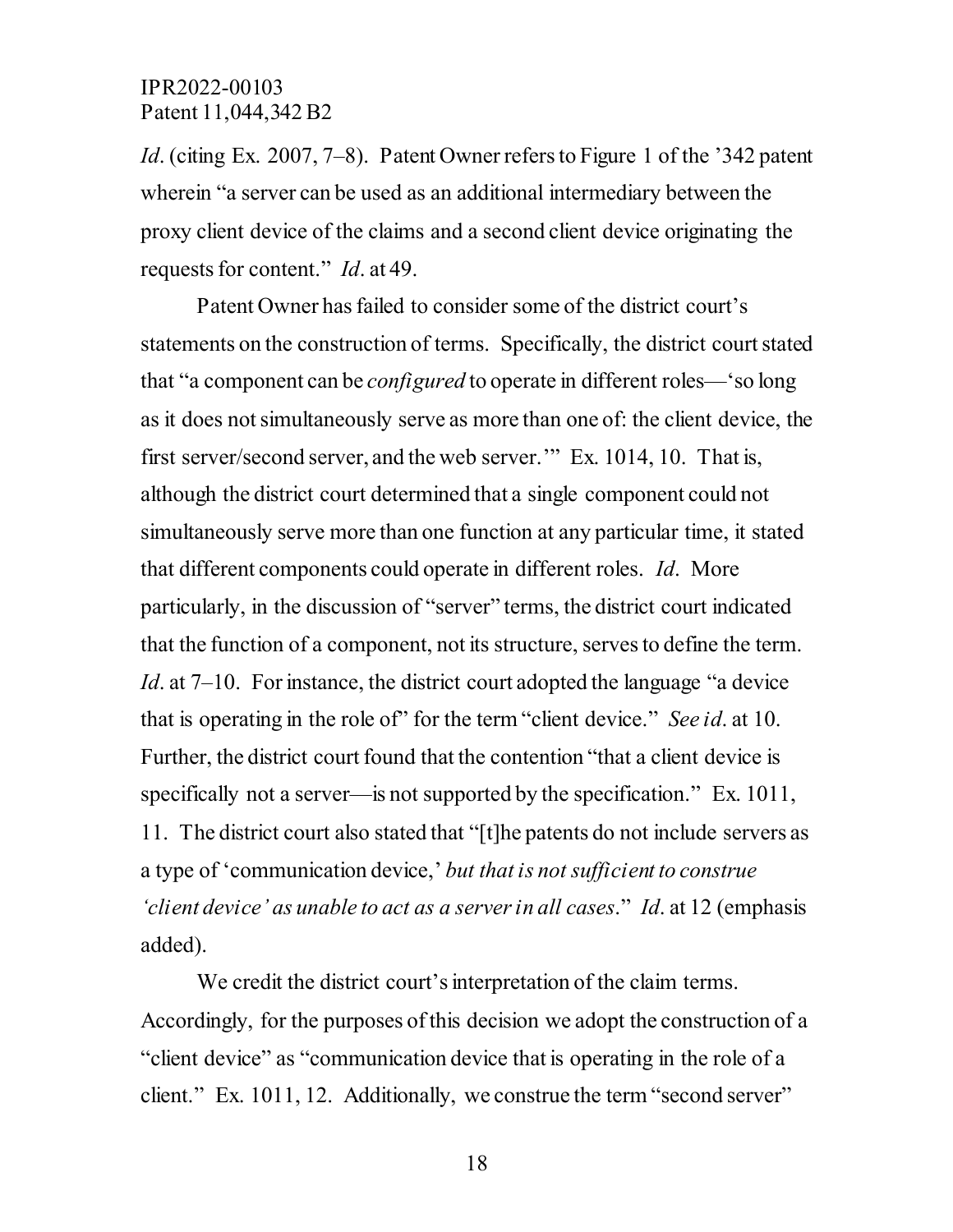as "server that is not the client device" (*id.* at 14), consistent with the district court's clarification (Ex. 1014, 8, 11).

We determine that we need not expressly construe any other claim terms to resolve the parties' disputes on the current record. *See Nidec Motor Corp. v. Zhongshan Broad Ocean Motor Co*., 868 F.3d 1013, 1017 (Fed. Cir. 2017) ("[W]e need only construe terms 'that are in controversy, and only to the extent necessary to resolve the controversy.'" (quoting *Vivid Techs., Inc. v. Am. Sci. & Eng'g, Inc.,* 200 F.3d 795, 803 (Fed. Cir. 1999))).

# *C. Principles of Law*

A claim is unpatentable under 35 U.S.C. § 102 if a prior art reference discloses each and every limitation of the claimed invention, either explicitly or inherently. *Glaxo Inc. v. Novopharm Ltd.,* 52 F.3d 1043, 1047 (Fed. Cir. 1995); *see MEHL/Biophile Int'l Corp. v. Milgraum,* 192 F.3d 1362, 1365 (Fed. Cir. 1999) ("To anticipate, a claim a prior art reference must disclose every limitation of the claimed invention . . .;" any limitation not explicitly taught must be inherently taught and would be so understood by a person experienced in the field); *In re Baxter Travenol Labs.,* 952 F.2d 388, 390 (Fed. Cir. 1991) (the dispositive question is "whether one skilled in the art would reasonably understand or infer" that a reference teaches or discloses all of the limitations of the claimed invention).

A patent claim is unpatentable under 35 U.S.C. § 103(a) if the differences between the claimed subject matter and the prior art are such that the subject matter, as a whole, would have been obvious at the time the invention was made to a person having ordinary skill in the art to which said subject matter pertains. *KSR Int'l Co. v. Teleflex Inc*., 550 U.S. 398, 406 (2007). The question of obviousness is resolved on the basis of underlying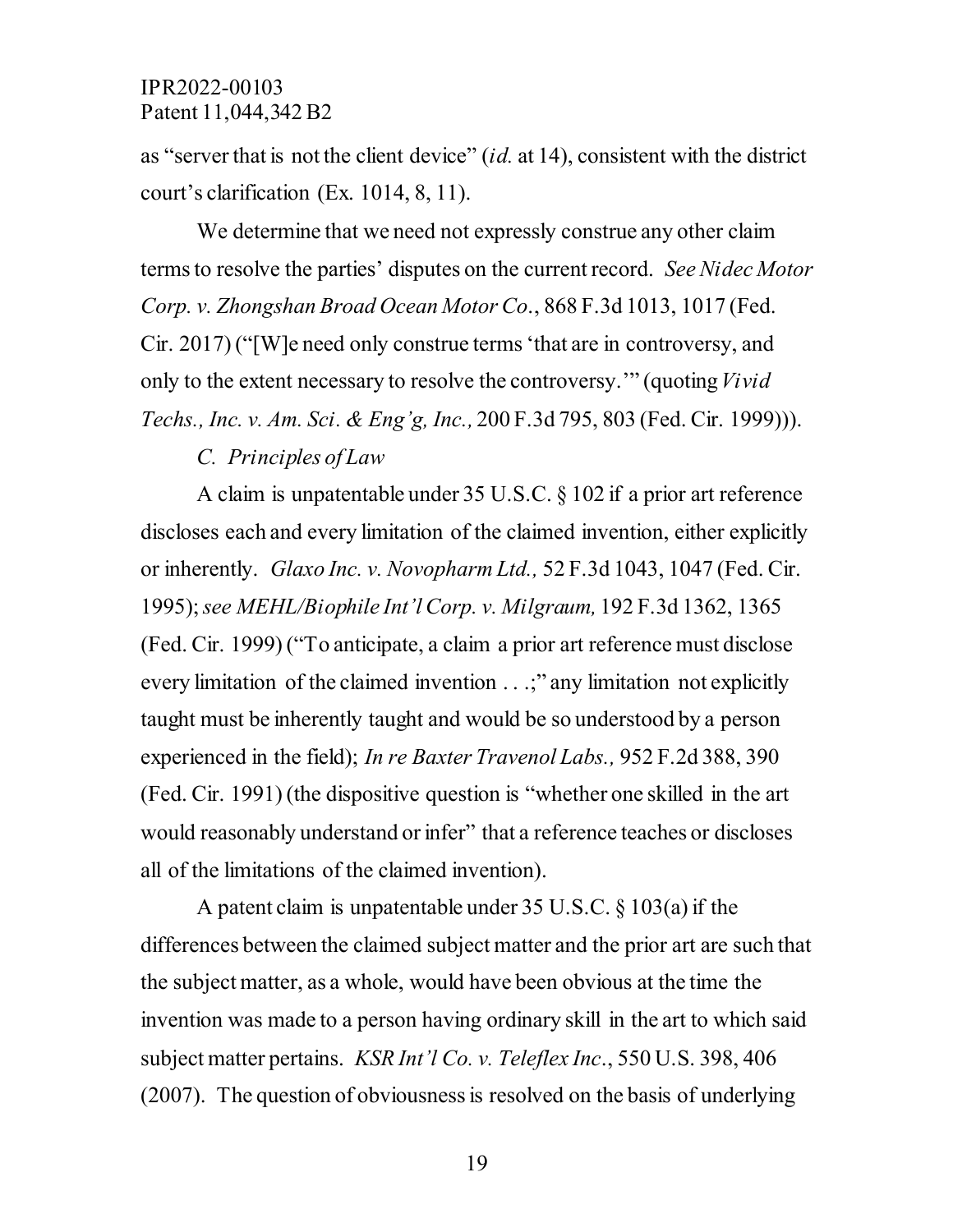factual determinations including: (1) the scope and content of the prior art; (2) any differences between the claimed subject matter and the prior art; (3) the level of ordinary skill in the art; and (4) when in evidence, objective indicia of nonobviousness. *Graham v. John Deere Co.*, 383 U.S. 1, 17–18 (1966).

# *D. Anticipationof Claims 1, 2, 6, 7, 15, 16, and 18–23 By Crowds*

Petitioner contends that claims 1, 2, 6, 7, 15, 16, and 18–23 are anticipated by Crowds. Pet. 24–48. To support its contentions, Petitioner provides explanations as to how Crowds discloses each claim limitation. *Id*. Petitioner also relies upon the Freeman Declaration (Ex. 1003) to support its positions. Patent Owner argues that Crowdsis inconsistent with the claims and does not disclose all the claim limitations. Prelim. Resp. 41–47.

We begin our discussion with a brief summary of Crowds, and then address the evidence and arguments presented.

# *1. Crowds (Ex. 1004)*

 $\overline{a}$ 

Crowds is an article that "introduce[s] a new approach for increasing the privacy of web transactions." Ex.  $1004$ ,  $2.^8$  $2.^8$  In this approach, a user joins a "crowd" of other users, wherein the user's request to a web server is passed to a random member of the crowd, and possibly forwarded to one or more other members, prior to being submitted to the end server. *Id.* In this way, "[w]hen the request is eventually submitted, it is submitted by a random member, thus preventing the end server from identifying its true initiator." *Id.* In Crowds, a user is represented "by a process on her

<span id="page-19-0"></span><sup>8</sup> Unless otherwise stated, citations to exhibits use the page numbers identified by the parties.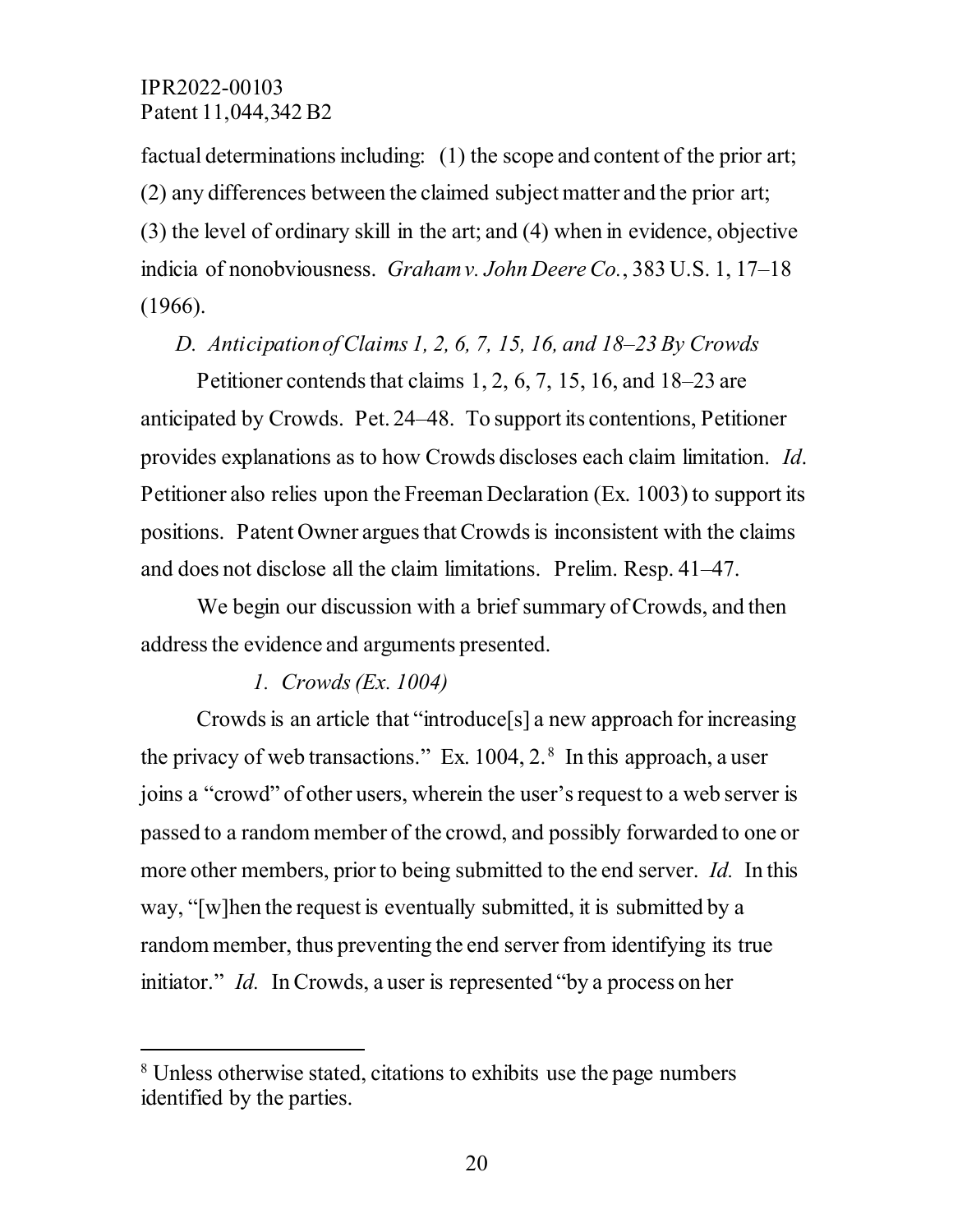computer called a *jondo* (pronounced 'John Doe' and meant to convey the image of a faceless participant)." *Id.* at 13. "When the jondo is started, it contacts a server called the *blender*to request admittance to the crowd." *Id.*  Exemplary paths for web requests from crowd users are shown in Figure 2, reproduced below:



Fig. 2. Paths in a crowd (the initiator and web server of each path are labeled the same).

In Figure 2 of Crowds, above, when a jondo receives a user request from a browser, it "initiates the establishment of a random *path* of jondos that carries its users' transactions to and from their intended web servers." Ex. 1004, 8. For example, the paths in Figure 2 among the jondos labeled 1 to 6 are as follows: " $1 \rightarrow 5 \rightarrow$  server;  $2 \rightarrow 6 \rightarrow 2 \rightarrow$  server;  $3 \rightarrow 1 \rightarrow 6 \rightarrow$ server;  $4 \rightarrow 4 \rightarrow$  server;  $5 \rightarrow 4 \rightarrow 6 \rightarrow$  server; and  $6 \rightarrow 3 \rightarrow$  server." *Id.* "[S]erver replies traverse the same path as the requests, only in reverse." *Id.*  at 9.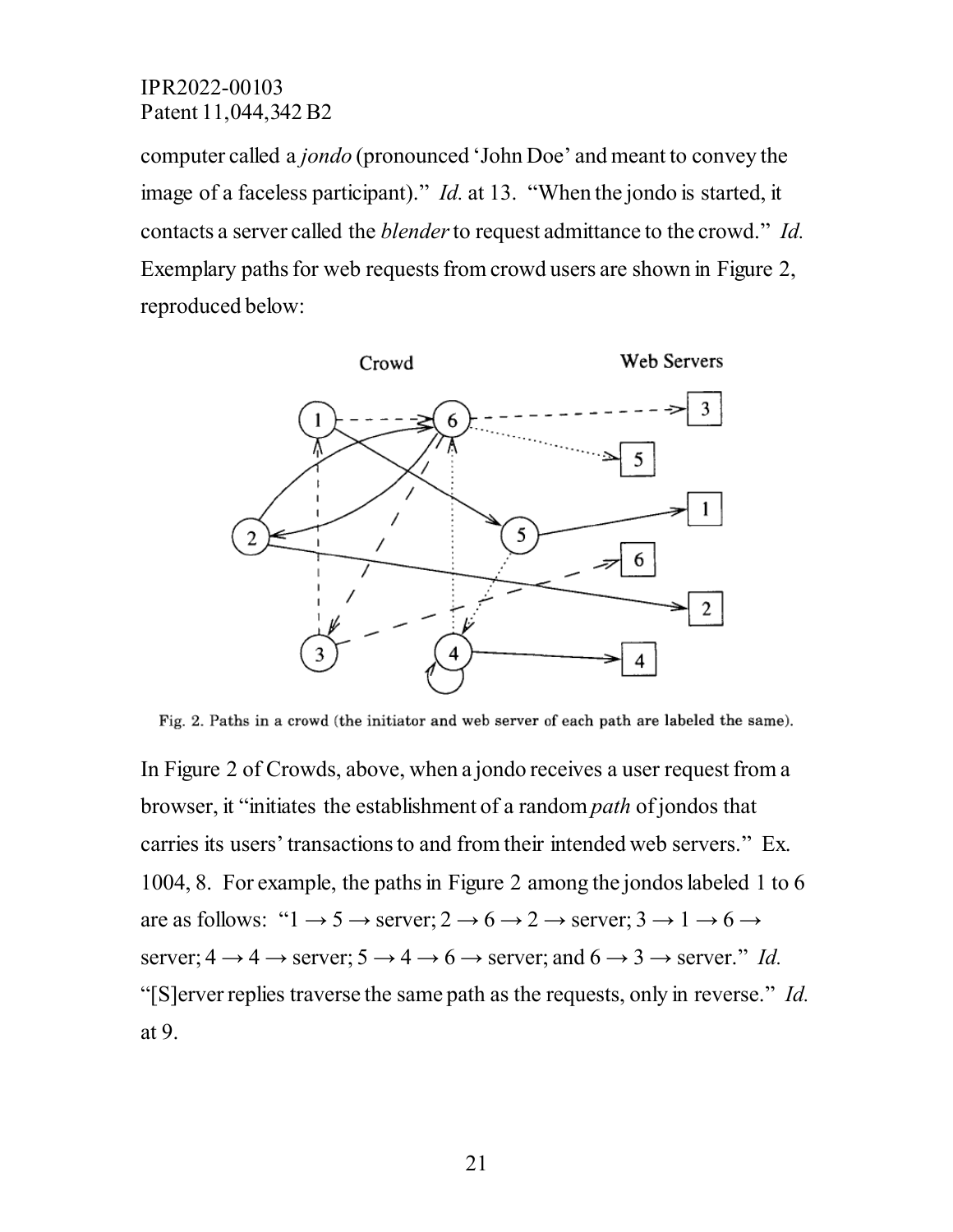#### *2. Discussion*

#### *a. Claim 1*

Petitioner asserts that Crowds discloses the claimed web server of the preamble that responds to HTTP requests and stores a first content identifier identified by a first URL. Pet. 27–29. Petitioner refers to annotated Figure 2 of Crowds, reproduced below.



As shown in Petitioner's annotated version of Figure 2 of Crowds, above, Petitioner refers to the path  $5 \rightarrow 4 \rightarrow 6 \rightarrow$ server(highlighted in green), with boxed "5" mapped to the web server. Pet. 28–29. As shown, Petitioner identifies jondo 6 as the first client device (jondo 6). *Id*. at 28.

Petitioner argues that Crowds discloses limitation 1[a] because a person of ordinary skill in the art would understand that jondo 6 is operating in the role of a client executing a web browser application. Pet. 29 (citing Ex. 1003 ¶ 75). More specifically, Petitioner asserts that "jondo 6 is a communication device because it is a device (user's computer) that, due at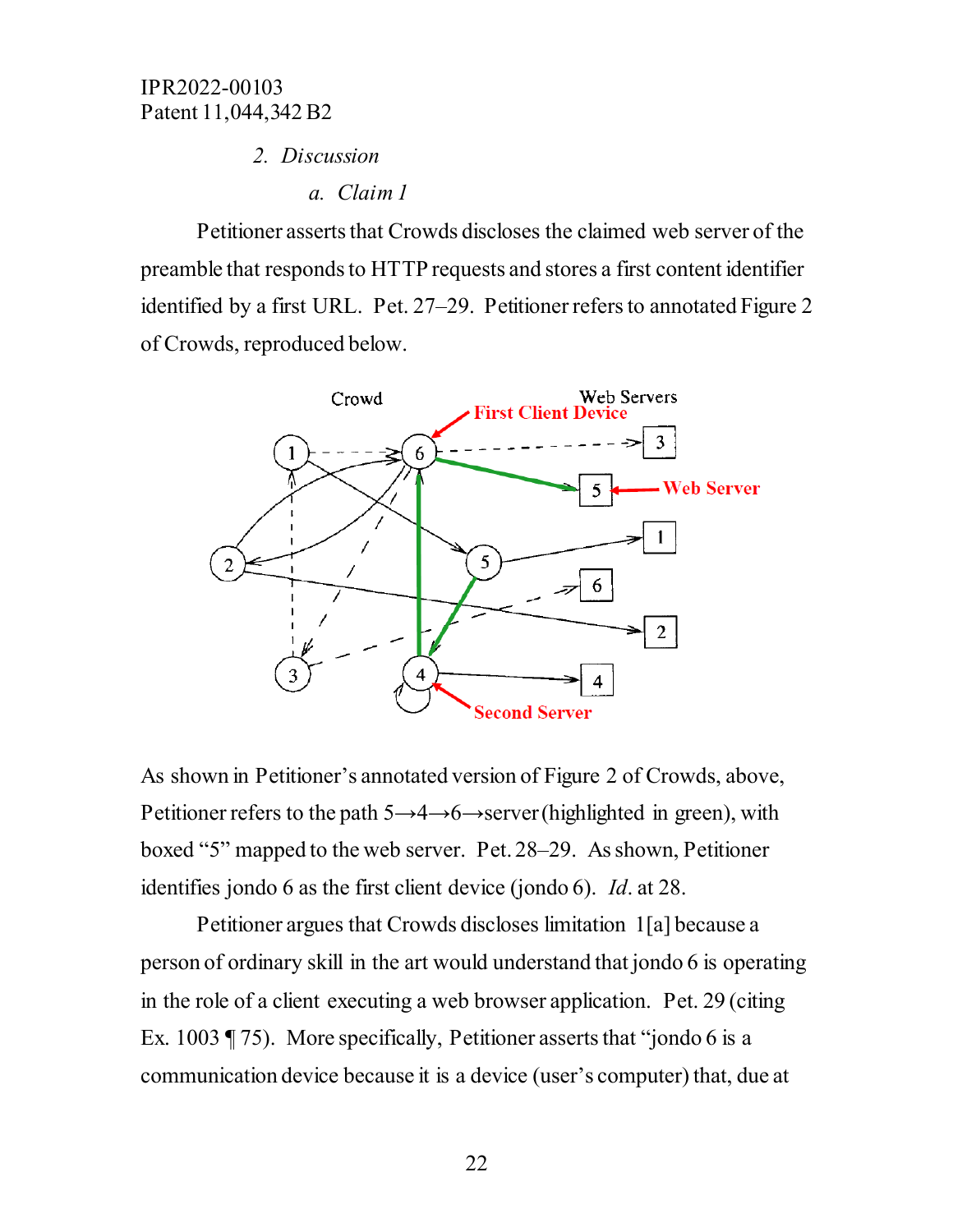least in part to the jondo application residing on it, facilitates communication between other devices, including web server 5 and jondo 4." *Id*. (citing Ex. 1004, 8–9). Petitioner contends that Crowds discloses the use of a web browser by jondos. *Id*. at 30 (citing Ex. 1003, 8, 13– 15, 23–24).

Petitioner asserts that limitation 1[b] is performed by Crowds because a person of ordinary skill in the art would understand that jondo 6 would establish of a TCP connection between jondo 6 (first client device) and jondo 4 (the second server). Pet. 31 (citing Ex. 1003 ¶ 79). In support Petitioner refers to Crowds's disclosure that each jondo in the path "receives the [first user] request" from the prior jondo and determines whether to forward the request to another jondo or complete the path and "submit[] the request to the end server for which the request was destined." *Id*. at 32 (citing Ex. 1003 ¶ 81; Ex. 1004, 8). Petitioner argues that a person of ordinary skill in the art would have recognized that jondo 4 and jondo 6 communicate with each other using a TCP connection, with Crowds disclosing "detect[ion] by the TCP/IP connection to the jondo breaking or being refused." *Id*. (citing Ex. 1003 ¶ 81; Ex. 1004, 16).

For limitation 1[c], Petitioner asserts that Crowds discloses jondo 6 receiving the web page (requested initially by jondo 5) from web server 5. Pet. 34 (citing Ex. 1003 ¶ 84). Petitioner argues that Crowds discloses that users request web pages and the web servers in Figure 2 return the requested content to initiators, including jondo 5. *Id*. at 34–35 (citing Ex. 1003 ¶¶ 86– 87; Ex. 1006, 8–9, 17). Petitioner also contends that Crowds discloses that devices running jondos identify requests by URLs. *Id*. at 35 (citing Ex. 1006, 24).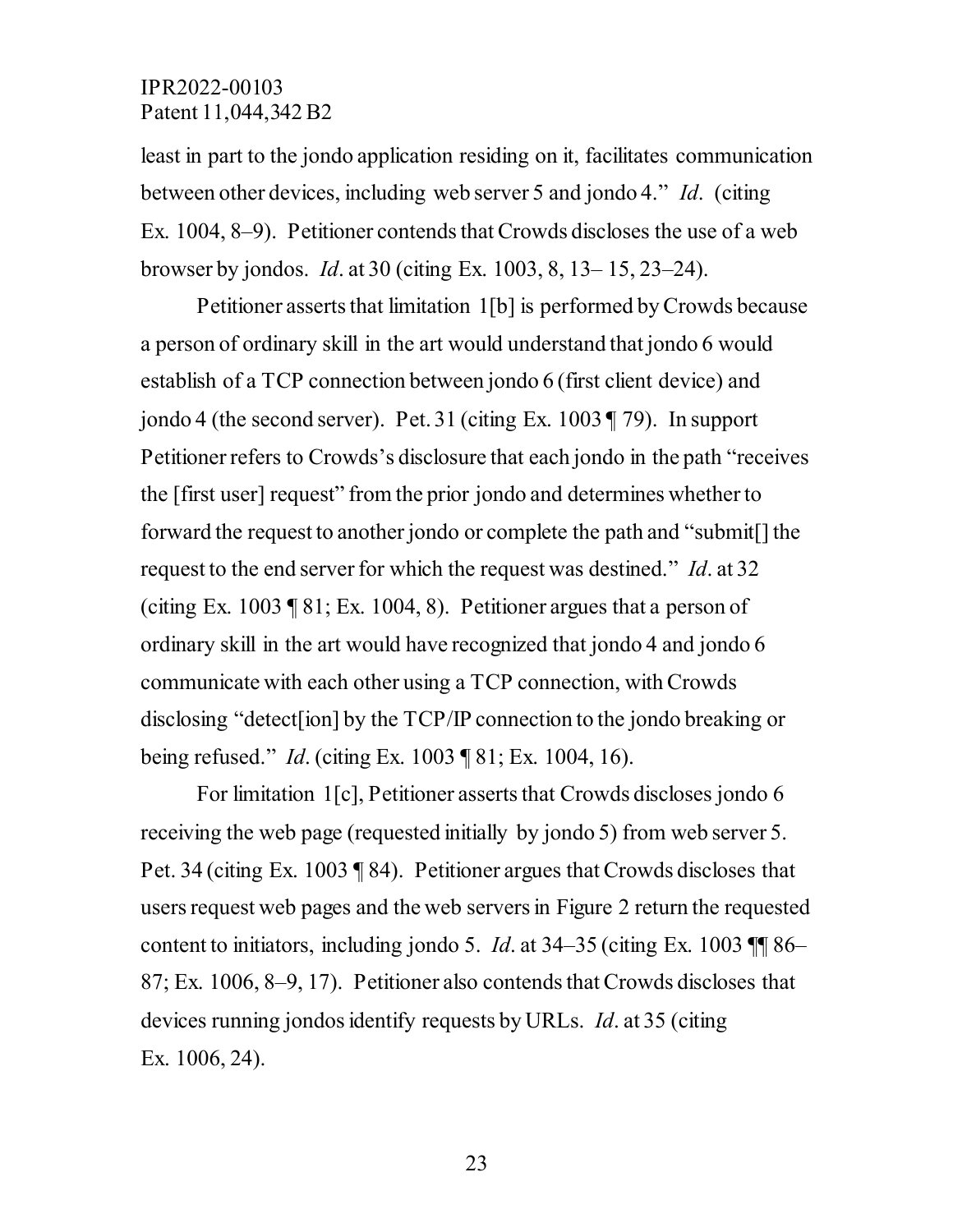$\overline{a}$ 

For limitation 1[d], Petitioner asserts that Crowds discloses "jondo 6 sending the web page it receives from web server 5 to jondo 4 over the established TCP connection, in response to jondo 4 receiving the URL identifying the web page from jondo 5." Pet. 37 (citing Ex. 1003 ¶ 91; Ex. 1006, 8–9). Petitioner further argues that "when jondo 6 sends content to jondo 4 upon receiving that content from server '5,' it does so 'in response to the receiving of the first content identifier.'" *Id*. at 38 (citing Ex. 1003 ¶ 92).

At this juncture, we determine that Petitioner has provided sufficient evidence that Crowds discloses the preamble of claim 1 and limitations 1[a]–  $1[d].<sup>9</sup>$  $1[d].<sup>9</sup>$  $1[d].<sup>9</sup>$ 

Patent Owner argues that Petitioner's assertions that Crowds'sjondo 6 corresponds to the claimed "first client device" and jondo 4 corresponds to the claimed "second server" fail for several reasons. *See* Prelim. Resp. 44– 46

First, Patent Owner contends that Crowds only discloses a peer-topeer system that uses only client devices that are generic user computers. Prelim. Resp. 44. Patent Owner argues that the claims "operate within a specific second server  $\leftrightarrow$  first client device  $\leftrightarrow$  web server architecture, which is not disclosed in Crowds." *Id*. Patent Owner further asserts that the district court's claim constructions distinguish a "second server" and "first client device." *Id*. at 45. Patent Owner contends that Petitioner arbitrarily

<span id="page-23-0"></span><sup>9</sup> The parties appear to agree that the preamble of claim 1 is limiting. *See*  Prelim. Resp. 38, n.13.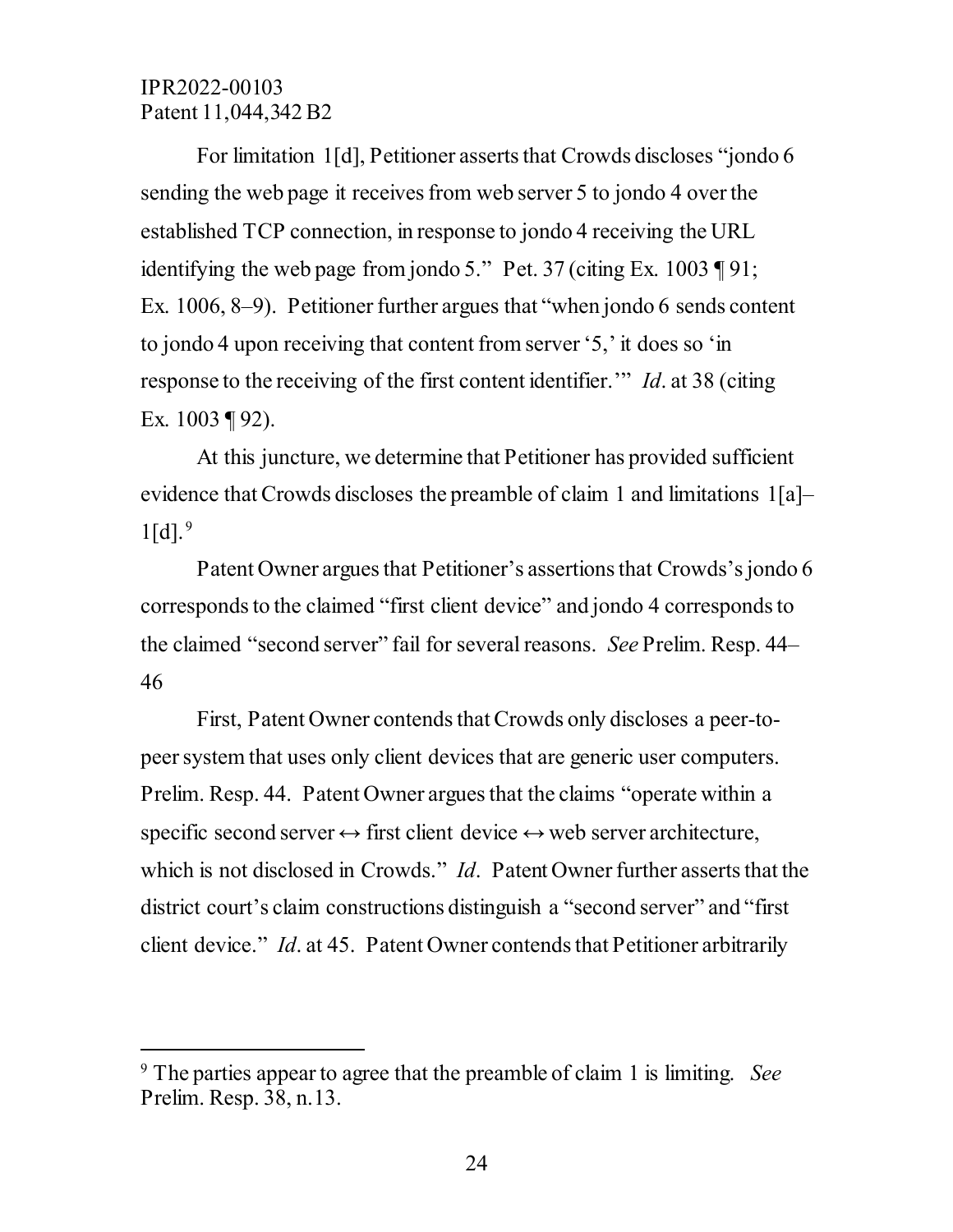identifies jondo 4 as a server and jondo 6 as a client device, and this is contrary to the district court's construction. *Id*.

The arguments are based on the premise that Crowds's client devices cannot be considered to be the claimed second server. We do not agree. As we discuss above in Section IV.B, the district court determined, and we concur based on the present record, that a "second server" functions only as "a device that is operating in the role of a server and that is not the requesting client device or the first web server," and the district court did not endorse a construction where a client device could not act as a server. Ex. 1011, 11–12. Additionally, under Petitioner's analysis, Crowd's jondo 6 functions as a first client device and element 5 acts as a web server. We find that Petitioner has provided sufficient explanation and support for the different functions and roles of Crowds's elements.

Second, Patent Owner asserts that Crowds does not disclose configuring user computers to operate as servers. Prelim. Resp. 45. Here again, Patent Owner's argument appears to be based on an interpretation of the term "second server" which we have not adopted here. *See supra* Section IV.B. Additionally, we find that Petitioner has provided sufficient explanation and support for the different functions and roles of Crowds' elements.

Third, Patent Owner argues that Petitioner fails to address "whether the jondos simultaneously operate in different roles," which would be contrary to the district court's claim construction. Prelim. Resp. 45. Patent Owner asserts that Petitioner rely on a "contradictory treatment" of a jondo as a client device versus a server because in certain situations, jondo 4 in Figure 2 will first pick itself from the crowd to receive a request and then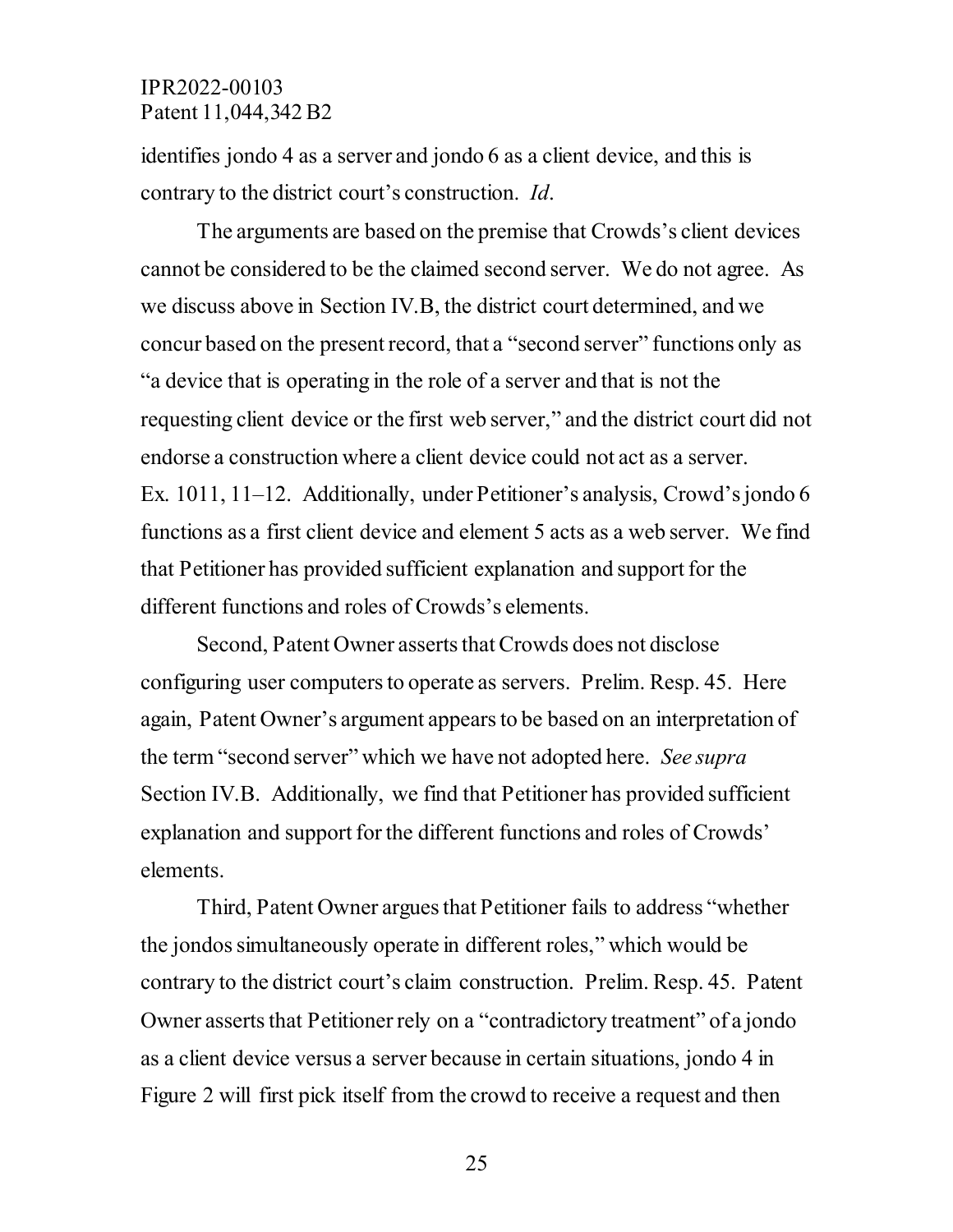forward the request to the server. *Id*. (citing Ex. 1004, 8, Fig. 2). We do not agree that Petitioner's position is contradictory because Crowds discloses "when a jondo receives a request from a user's browser, 'the jondo picks a jondo from the crowd'" and the selected jondo could be another jondo. Ex. 1004, 8. Additionally, whether jondo 4 receives the request from itself or from another jondo is immaterial, as it still forwards the request to the web server.

Fourth, Patent Owner contends that because of the architecture and operation of Crowds, the initiator of a request is not necessarily anonymous as to the target web server, and rather there is only "some degree of deniability" to the initiator who originated the request. Prelim Resp. 46. Patent Owner makes this assertion under the option in Crowds where the jondo picks itself for forwarding the request. *Id*. (citing Ex. 1004, 8). Again, we do not find this argument persuasive because Crowds discloses that the selected jondo could be another jondo, which is sufficient. *See*  Ex. 1004, 8. Additionally, Patent Owner argues limitations that do not appear in the claim.

Patent Owner further argues that the architecture of Crowds leads to "unpredictable or particularly pronounced latency." Prelim. Resp. 46 (citing Ex. 1004, 19). We are not persuaded by this argument because it does not addressthe Petition's showing that the reference sufficiently discloses the claim limitations.

Additionally, Patent Owner asserts that Dr. Freeman has taken inconsistent positions in mapping Crowds onto different network architectures in different related patents, and there is no explanation for his contradictory testimony on Crowds. Prelim. Resp. 46–48. We do not find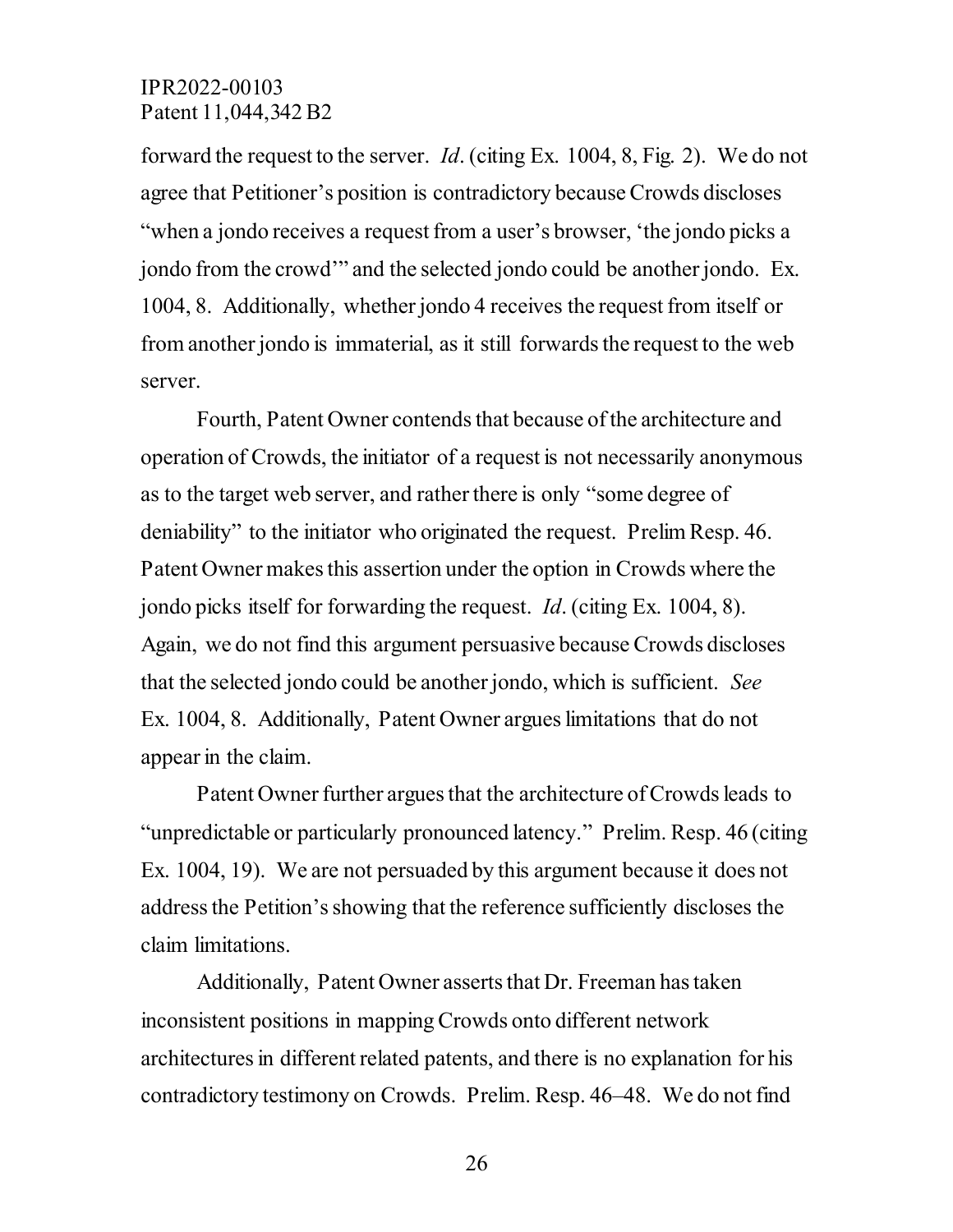this argument persuasive. We find no inconsistency in applying different patent claims to different aspects of Crowds's disclosed system that may operate in different roles. *See* Ex. 1004, 2, 8–9.

Accordingly, we are persuaded that Petitioner has demonstrated a reasonable likelihood that it would prevail in showing that claim 1 is anticipated by Crowds.

## *b. Claims 2, 6, 7, 15, 16, and 18–23*

Claims 2, 6, 7, 15, 16, and 18–23 depend directly or indirectly from claim 1. Petitioner provides evidence and argument that each of these claims is anticipated by Crowds. Pet. 38–48. We find this evidence and argument is sufficient at this juncture. *Id*. Patent Owner presents no additional arguments directed to these claims. *See generally* Prelim. Resp.

On this record, we are persuaded that Petitioner has demonstrated a reasonable likelihood of prevailing on its assertion that claims 2, 6, 7, 15, 16, and 18–23 are anticipated by Crowds.

# *E. Obviousness Contentions*

Petitioner contends that claims 1, 2, 6, 7, 15, 16, and 18–23 would have been obvious over Crowds; claims 8 and 9 would have been obvious over Crowds and RPC 1122; and claims 10, 11, and 13 would have been obvious over Crowds and RFC 2616. Pet. 48–60. To support its contentions, Petitioner provides explanations as to how the references teach each claim limitation and why there is a rationale to combine different references. *Id*.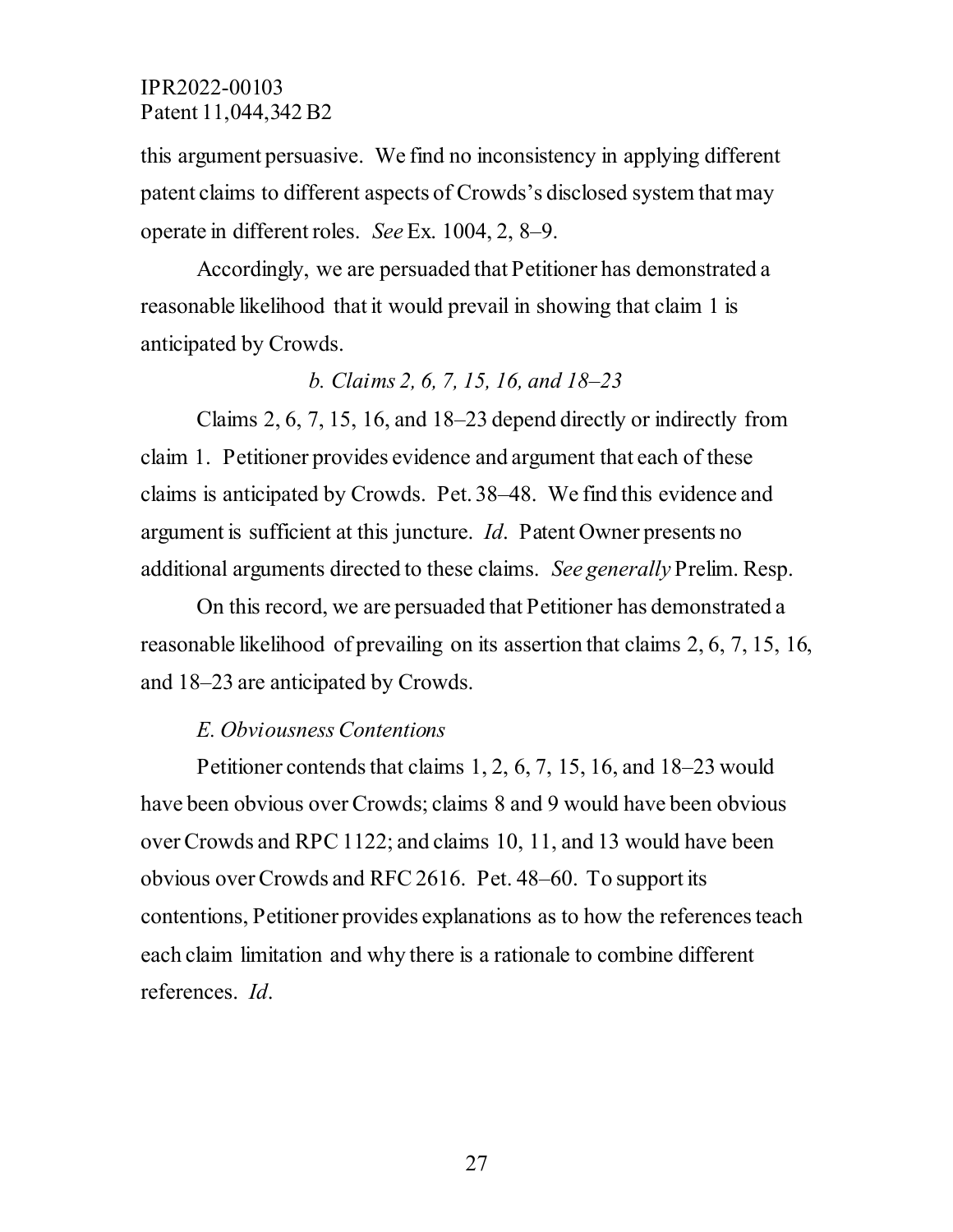We have considered the evidence and argument presented and find it to be sufficient at this juncture. Patent Owner presents no additional arguments specifically directed to these claims. *See generally* Prelim. Resp.

On this record, we are persuaded that Petitioner has demonstrated a reasonable likelihood of prevailing on its assertion that claims 1, 2, 6–11, 13, 15, 16, and 18–23 would have been obvious over these references.

#### V. CONCLUSION

For the foregoing reasons, we have determined that there is a reasonable likelihood that the Petitioner would prevail with respect to at least one of the claims challenged in the Petition. We therefore institute trial as to all challenged claims on all grounds stated in the Petition.

#### VI. ORDER

Upon consideration of the record before us, it is:

ORDERED that *inter partes*review of claims 1, 2, 6–11, 13, 15, 16, and 18–23 of the '342 patent is instituted on all grounds in the Petition;

FURTHER ORDERED that pursuant to 35 U.S.C. § 314(c) and 37 C.F.R. § 42.4, notice is hereby given of the institution of a trial; the trial will commence on the entry date of this decision.